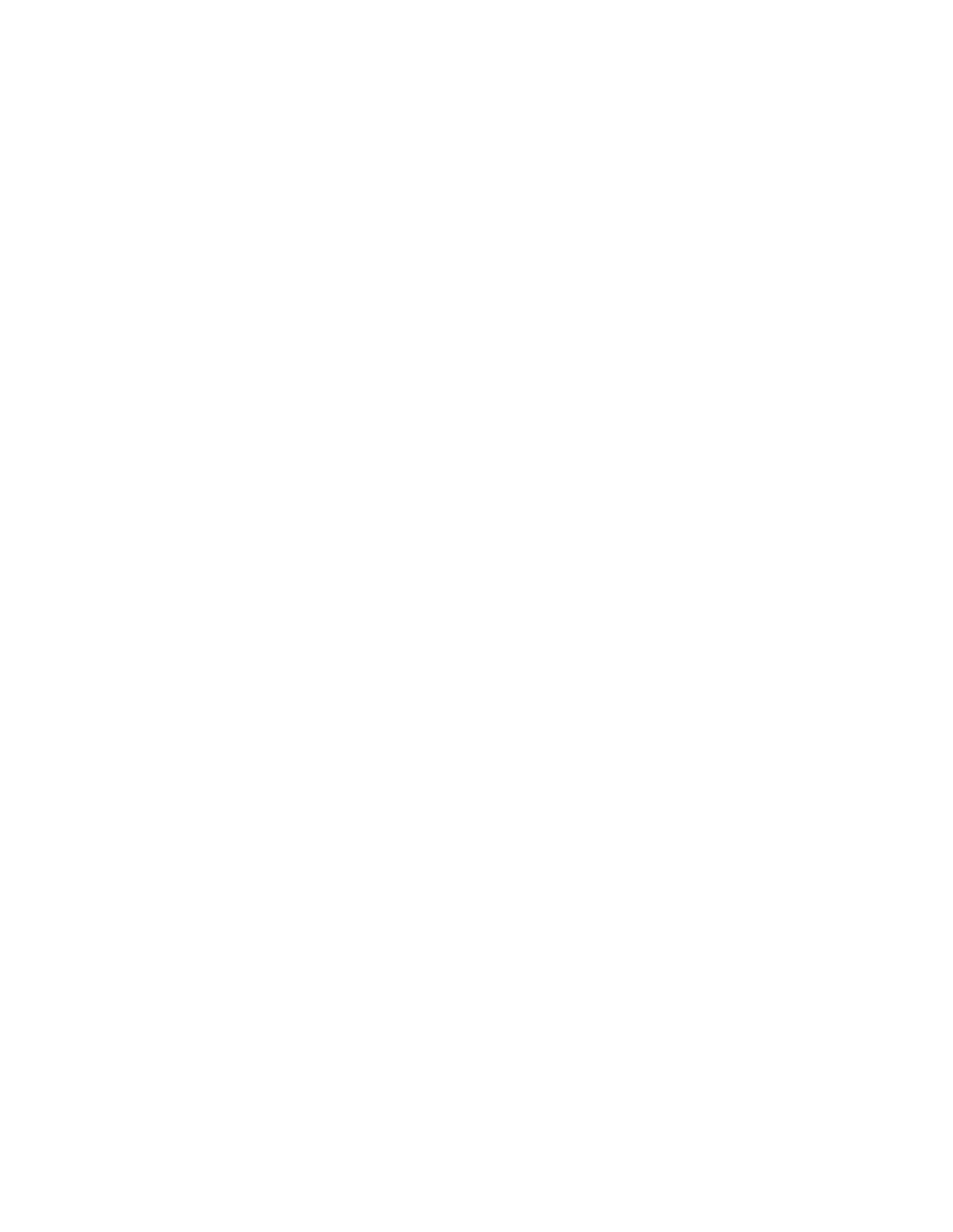### <span id="page-2-0"></span>Preface

I didn't know (NY State) Senator James Sanders when he lived in the Hamels Projects with my grandparents, but I knew what the projects meant. They meant (back then) windows that opened and closed. Heat in the winter. And all of the other things that we have a right to expect in an apartment. Unlike where my grandparents lived before, where, when some boys hit a baseball through their window, my father took me with him to repair the window. Certainly the landlord would not have done it.

So I know the importance of decent housing. But the Rockaways has its share of low income housing (5,000 units). And moderate income housing. And nursing home beds. And Adult Care and Senior Care facilities (5,000). If the Rockaways needs any more housing (and that is a big IF), it needs market rate housing.

But Downtown Far Rockaway doesn't need any housing. It needs stores that people want to shop at. And it needs facilities so that people can come and shop at those stores. That means it needs more traffic lanes. More competent (and perhaps fewer) traffic control devices. And it certainly needs more parking. Downtown Far Rockaway needs parking for the merchants and their employees. It needs parking for the police officers of the  $101<sup>st</sup>$  precinct (50-80 vehicles). It needs parking for the fire fighters in "The Big House on Central Avenue (25-50 vehicles). It needs parking for the Transit Authority staff who operate the "A" train and buses. It needs parking for teachers and staff (two public school buildings, a charter school, and a yeshiva). And, if it is to succeed, it needs parking for people like me who would like to shop in Far Rockaway.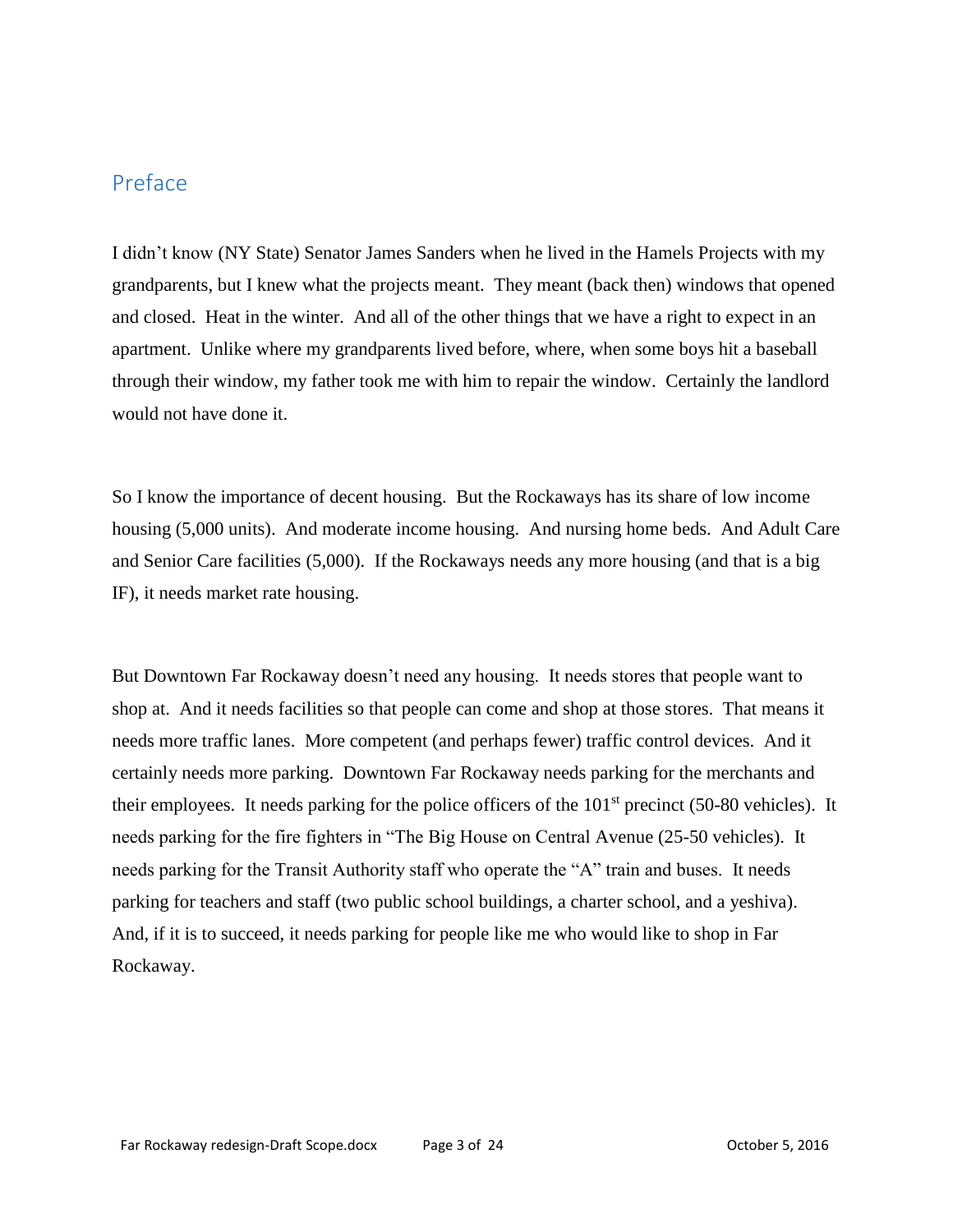Keep in mind, I can shop where I like. I can, as easily drive to Rockaway Turnpike, Lawrence, Cedarhurst, or Green Acres. If you want me to shop in Far Rockaway, it should not be more difficult than going to the Five Towns.

My friends, the City will little note nor long remember the words that we say here tonight, but the ugly stain that this project will leave on Far Rockaway will be indelible. Let me discuss it in a bit of detail.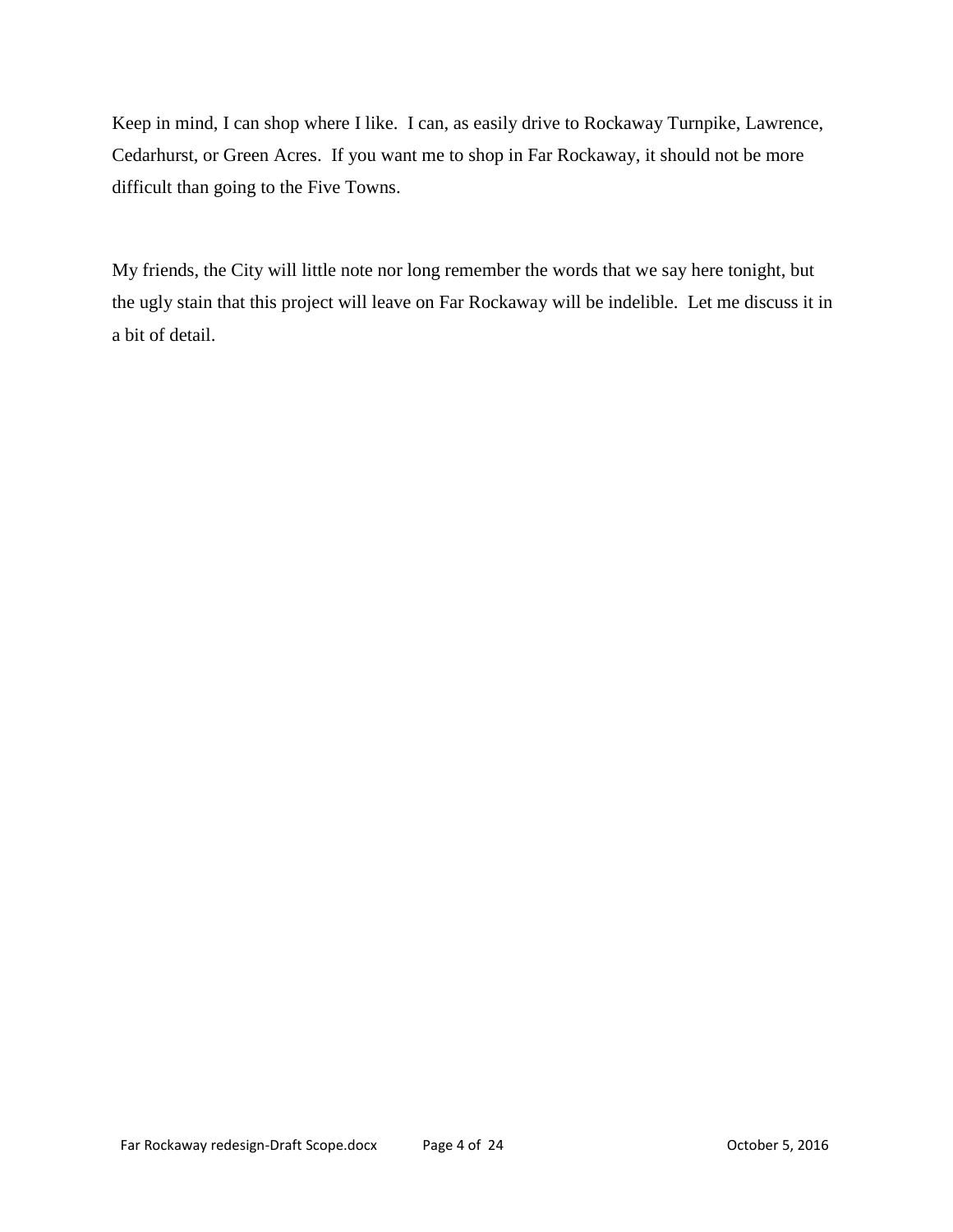## <span id="page-4-0"></span>Executive Summary

- 1) The "Far Rockaway Redevelopment Project Draft Scope of Work for An Environmental Impact Statement", i.e., the Far Rockaway Redesign Plan (**Plan**) was originally presented to the community as an effort to
	- a) Encourage local residents to shop in the downtown Far Rockaway area (**Area**).
	- b) Reduce or eliminate traffic problems in the Area.
	- c) Enhance pedestrian safety in the Area.
	- d) Improve mass transit to and through the Area.
- 2) As presented in the most recently available documents, the purpose of the Plan is to:
	- a) Construct a significant amount of additional housing, either all or primarily not market rate.
	- b) Make access to the Area more difficult for private passenger cars used by many local residents of Bayswater, Reeds Lane area, "West Lawrence" (the **Excluded Area**) and other portions of Far Rockaway east of Beach 35<sup>th</sup> Street.
- 3) The Plan either fails to address a number of critical issues that are vital to revitalizing the Area or has a negative effect on the Area:
	- a) It fails to recognize that the area that local residents refer to as "The Village" is not a typical New York City neighborhood, or part of a neighborhood but the downtown area for all of the Rockaways east of Beach 35<sup>th</sup> Street.
	- b) It disingenuously defines the area to exclude virtually all of the Bayswater, Reeds Lane, and "West Lawrence" (the **Excluded Area**) portions of Far Rockaway for which the Village is or should be the primary shopping district.
	- c) It either provides no encouragement or discourages local residents, particularly residents in the Excluded Area, from shopping in the Area as opposed to the Five Towns (Nassau County) because it fails to provide:
		- i) Free or inexpensive parking.
		- ii) Easy vehicular access.
		- iii) A wide variety of store types and stores within each type.
	- d) It makes existing traffic problems worse for motorists.
	- e) It does nothing to enhance pedestrian safety that cannot be done by correcting inappropriate or unlawful existing traffic control devices.
	- f) It fails to address mass transit problems:
		- i) It has no effective resolution to the operation of MTA or Nassau busses on the street.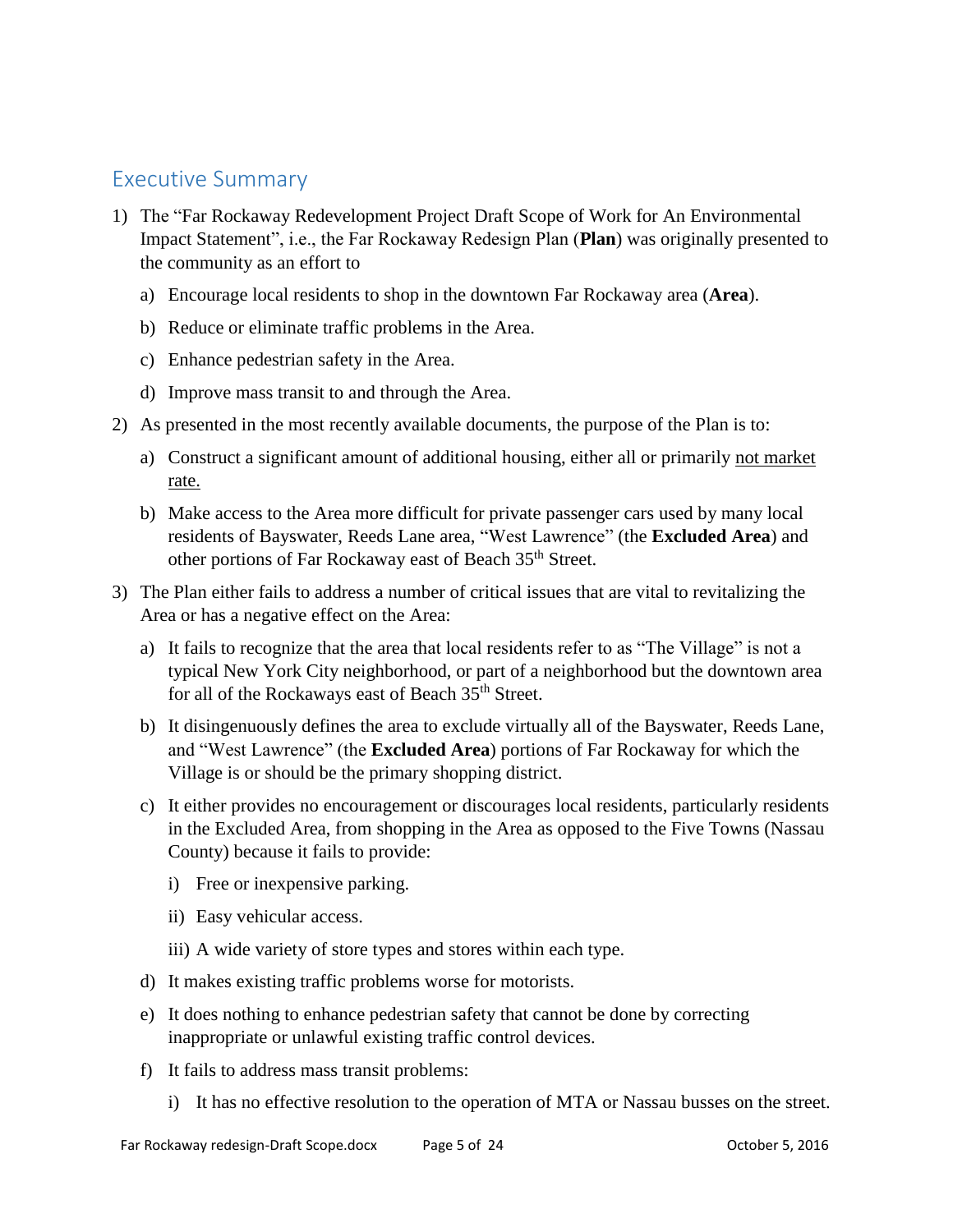- ii) It ignores inappropriate subway ("A" train) routing and schedules.
- iii) It fails to discuss implementation of QueensRail™.
- iv) It fails to consider reconnecting the "A" train tracks to the LIRR.
- v) It ignores the problem of jitneys on the streets.
- vi) It doesn't explain how the Area was able to accommodate extremely large crowds on the very same streets that are now considered inadequate when tens of thousands of additional residents would move to the Rockaways during the summer and an additional million people would come out to Rockaway on a weekend.
- vii)It presumes that a 15-25% (depending on residents per dwelling unit) increase in population will address the overall preference of shoppers with disposable income to shop in the Five Towns.
- viii) It presumes that the addition of plazas and open spaces will somehow make Far Rockaway a more desirable shopping Five Towns. In fact, they may make the venue less attractive to shoppers if they become youth hangouts. And it fails to reclaim a public park between the fire house and library that was stolen by the firefighters.
- ix) It would impose buildings of between 12 and 15 stories on an area where a 6 story building is now considered very high.
- x) It fails to address the existing problem of unlawful parking by government employees, particularly NYPD, FDNY, MTA, schools, post office, and Queens Public Library.
- xi) By only considering the environmental impacts of areas within 400 feet of the Area, it ignores the effect on the overall Far Rockaway area, including maintaining and exacerbating existing shopping patterns in the Five Towns.
- xii)None of the questions raised in a May, 2016 letter have been addressed.
- xiii) **Further, it would unlawfully significantly increase segregation by race and income in the subject area**.
- 4) Conclusion.
	- a) The Far Rockaway Redesign Plan (Plan) as expressed in the Draft involves unacceptable and unconscionable short and long term adverse environmental and social impacts.
	- b) The Far Rockaway Redesign Plan (Plan) is not worthy of the expenditure of public money and should not be implemented.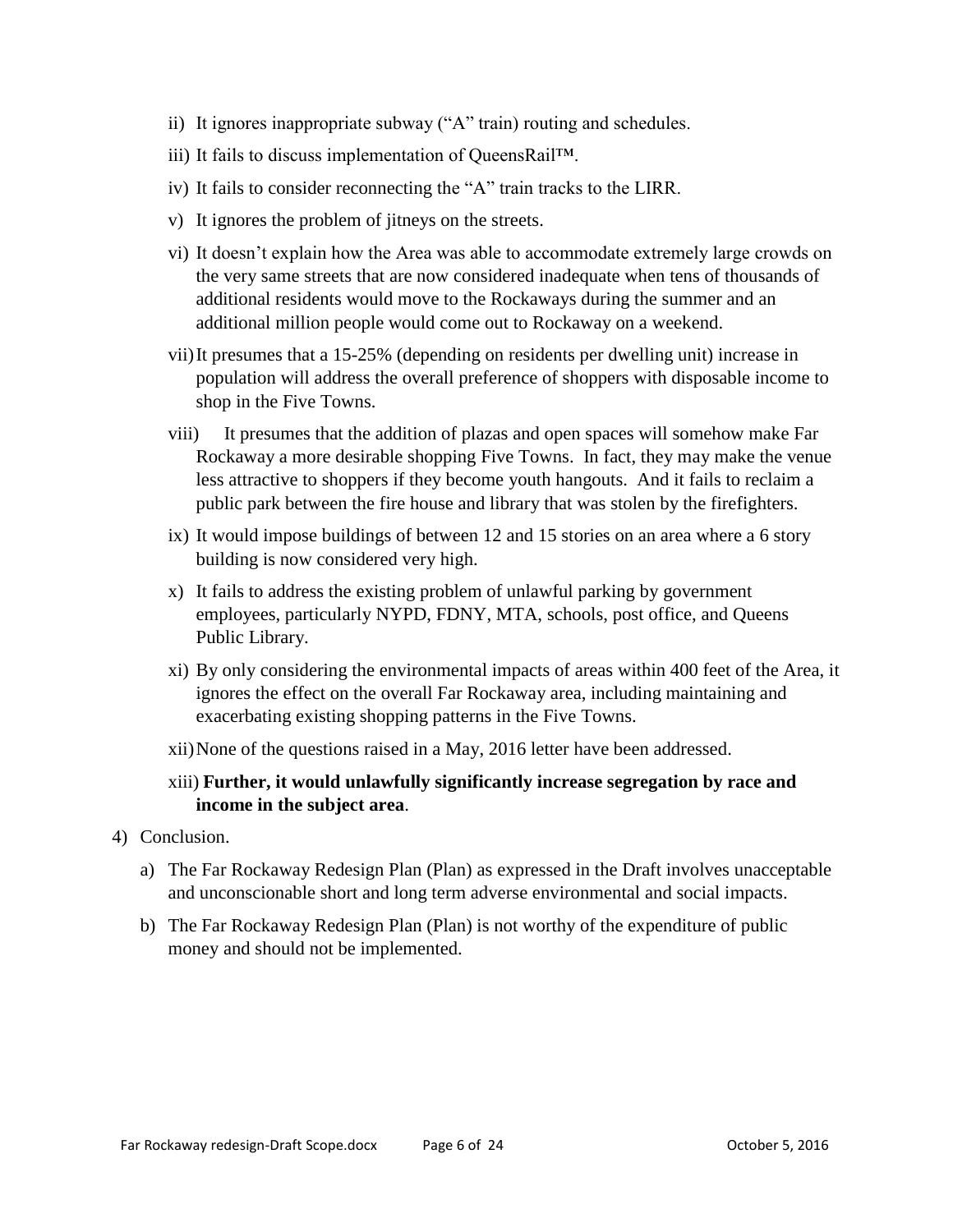# <span id="page-6-0"></span>Specific Issues

#### <span id="page-6-1"></span>General Discussion

The area known as "The Village". "Town", or Downtown Far Rockaway is the business district of the eastern portion of the Rockaways. It has most of the characteristics of a typical suburban village or small city with a library, post office, police station, schools, transportation hub, government offices (Community Board and elected officials), hospital and associated medical offices, and shopping all surrounded by residential areas without any amenities or services other than schools. It is thus unlike most other New York City neighborhoods.

It was a thriving business district until a series of actions under taken first by Robert Moses and later by John Lindsey decimated the Rockaways generally and especially the downtown area. Specifically, Robert Moses first forced the conversion of summer housing for middle class families to year round use by poor immigrants from the American south who had no knowledge of urban ways and then bulldozed that same housing as slums. Later, a large number (for the area) of NYC Housing Authority projects were built in the area followed by extensive construction of nursing homes and domiciliary care facilities. All of this reduced the availability of disposable income to support a thriving business district.

When crime started to become a problem, instead of enforcing the law, the police adopted a policy of saying that it was a social issue that they could not address. Citizens were advised to stay home and lock their doors. When the police were called to report a crime, the typical response of responding officers was to advise people to move.

Real estate agents undertook a program of blockbusting while banks redlined the area. And many people who had moved to the area after World War II began to retire and move to Florida.

Not surprisingly, many of the remaining people began to move out and stores began to become vacant. Where once there had been as many as five car dealers in town, they all either closed or moved to the Five Towns. Two very large hardware stores closed as did three of the supermarkets and two of the banks. Restaurants and bakeries closed. Toy stores and clothing stores closed. All three movie theaters closed. Shoppers in town were menaced, stores were robbed and burglarized, and the police did nothing.

A thriving village shopping district was reduced to rubble by a variety of deliberate and negligent government actions.

Eventually the downhill slide slowed because the financial crisis halted the city's ability to do damage and the election of Abe Beame brought a mayor who had a home in Rockaway and knew and supported the area. New construction, a reviving economy, and the arrival of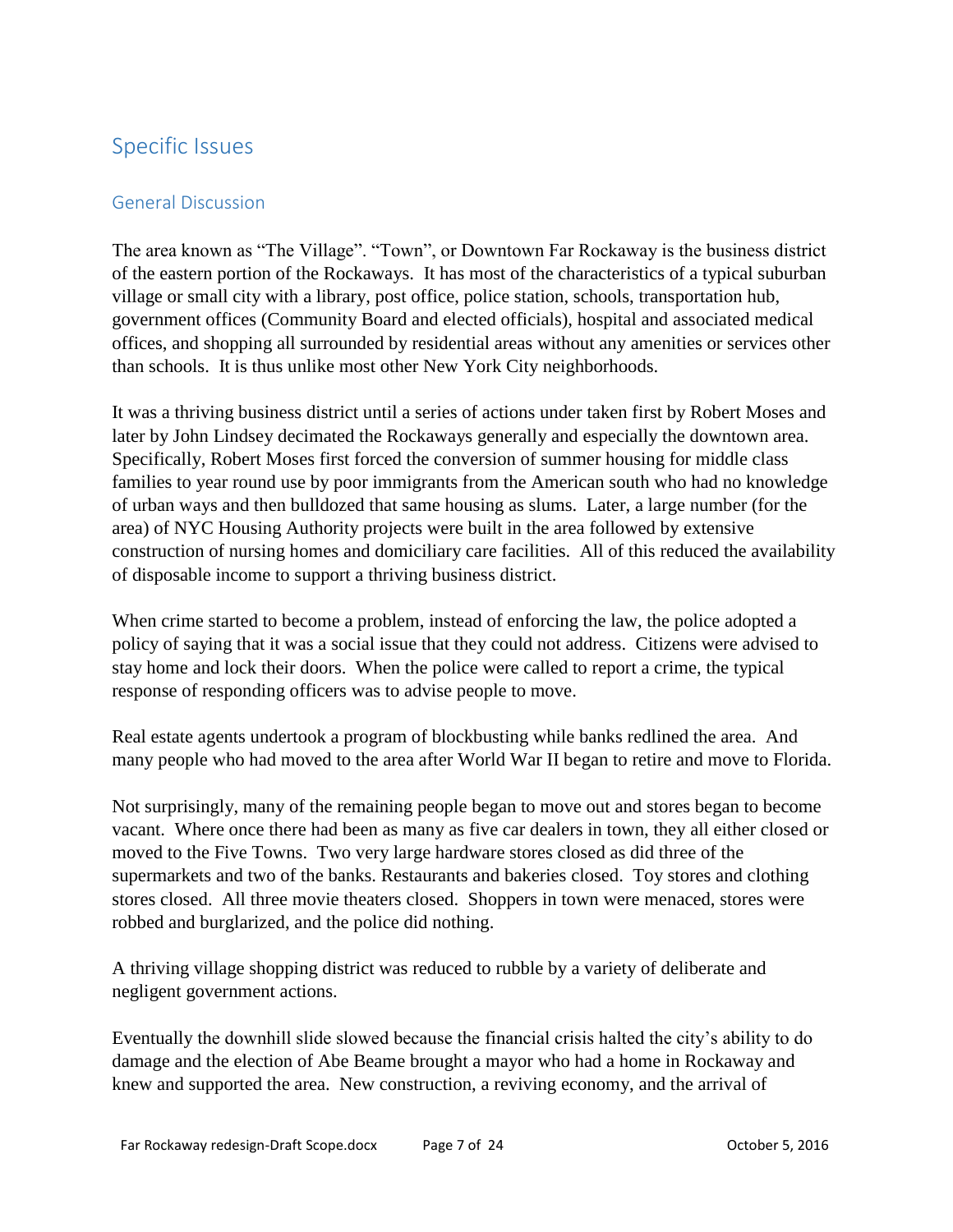immigrants with some money from the Caribbean and Orthodox Jews from Brooklyn began to revive the area.

Now the New York city government has shown a new interest in the downtown Far Rockaway area. But this study as evidenced by the Draft demonstrates once again the incompetence of the city's processes and its heavy hands.

The response to empty stores is to construct more stores. Once again, the solution to the city's housing problems is to build low income (now called "affordable") housing in Rockaway. Traffic problems are solved by reducing traffic lanes. Parking problems are solved by reducing available parking spaces and increasing demand through more housing. Social stratification and segregation are solved by adding poor people to an area with below average incomes that, in the instant area, is almost 100% African American. Transit problems are solved by permanently preventing the reconnection of the Long Island Rail Road and the former LIRR route now operated by the subway system. Medical and police problems are reduced by restricting access to the main through street (Beach  $20<sup>th</sup>$  Street) for emergency vehicles. Open spaces, which have been shown to be vital to the development of such thriving shopping districts as Fifth Avenue and Fifty Seventh Street in Manhattan are prescribed. Contextual Zoning is provided by building the highest buildings in the area.

Finally, the study area is framed to eliminate the existing residential areas that would use and support a thriving business district. Indeed, everything is designed to keep them away. It is, instead of the concept of a gated community, a gated business district to which shoppers are denied entry based on their residence!

Is there anything that is a benefit to the downtown Far Rockaway Village? If so, it is difficult to discern.

It is clear to an unbiased observer that this project should have been abandoned before it got underway. It is an economic and social disaster of monumental proportions in the making. Its implementation would ruin Far Rockaway for generations.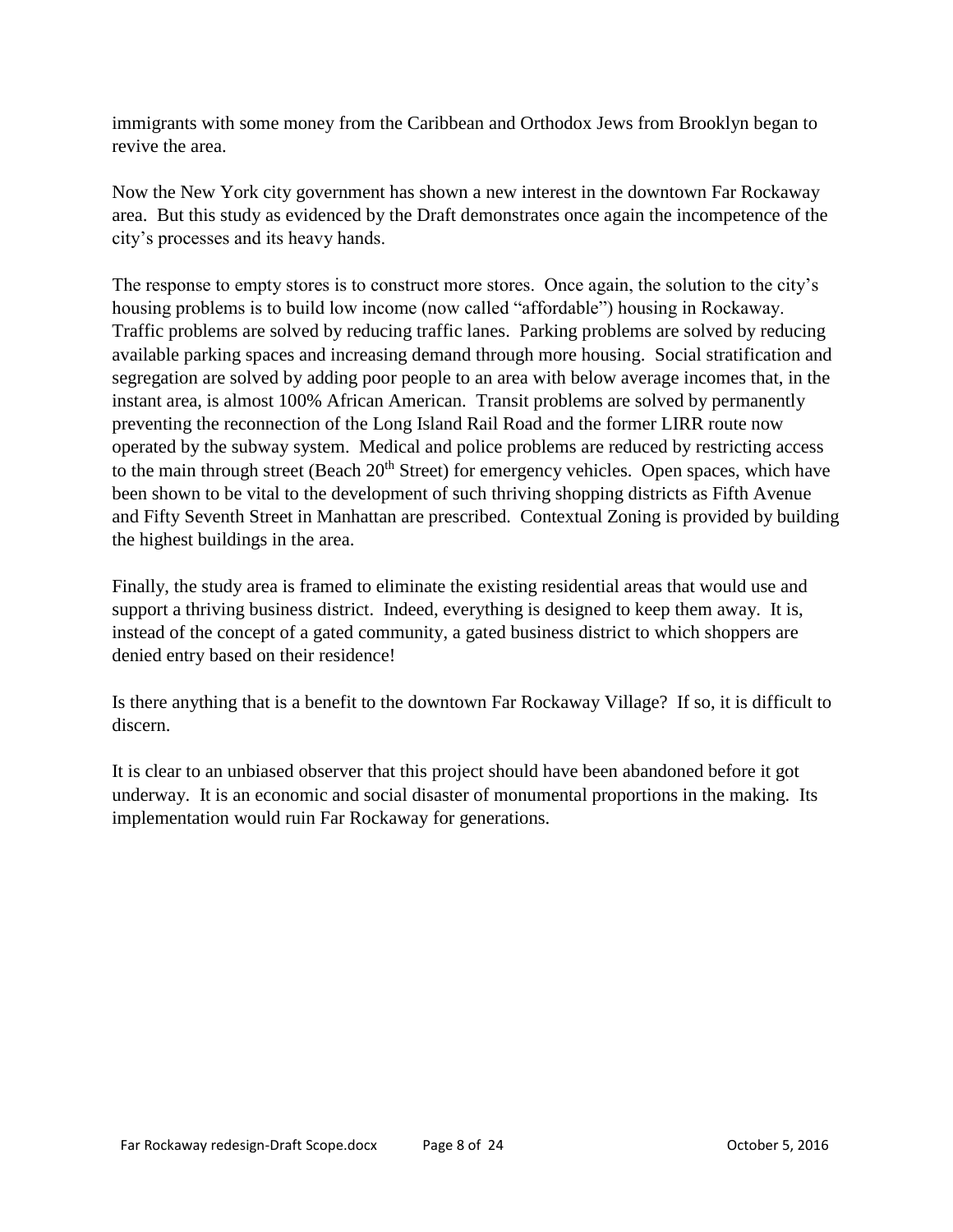#### <span id="page-8-0"></span>Comments on specific pages of the Draft

- 1) The Draft is (deliberately) replete with garbage terms (such as CEQR) and technical language is typically unexplained to make it as difficult as legally possibly to obfuscate the purpose of the project and make it more difficult for the average citizen, even one with an advanced degree, to comprehend the precise nature and legal basis for the Plan.
- 2) The Draft fails to include correct street addresses for any referenced properties in the area since it uses regularly hyphens in the address when no Rockaway address contains a hyphen (source: Queens Borough President's Consulting Engineer). This is just one example of the slipshod work contained in the Draft.
- 3) The Draft proposes over 3,000 dwelling units but fails to even suggest how many residents this might be. If we assume 4 residents per dwelling unit, this would increase area population by more than 12,000 people (p. 1).
- 4) The Draft proposes building in excess of 150,000 square feet of commercial space but suggests no reason to suppose that any significant portion would or could be rented to successful businesses (p. 1).
- 5) The Draft says that over 85,000 square feet of "community facility" space would be created but fails to suggest how this space would be used or how it would be paid for or maintained (p. 1).
- 6) The Draft claims that the first objective is to "re-establish Downtown Far Rockaway as the commercial and transportation hub of the Rockaway peninsula" but fails to suggest anything that will make this occur. Indeed, the proposals of the Draft, together with activities of the Department of Transportation appear designed to insure that this can not ever occur (p. 2).
- 7) The Draft claims to have been developed in response to the recommendations of a "working group" but fails to indicate how this group was created or any public process for selecting its members (p. 2). I would suggest that the members were selected for the specific purpose of creating the desired recommendations and further that these recommendations do not represent the views of the majority of local residents.
- 8) The Draft proposes disposing of the existing city parking lot on Beach 21<sup>st</sup> Street and moving the bus layover area to an unspecified location (which the Department of Transportation has indicated will be city streets). This can only exacerbate an already bad parking problem (p. 3).
- 9) The Draft states, without any support, that the subway changed the make-up of the Rockaways when, in fact, it did nothing to add to available transportation since it merely replaced and operated over the former Long Island Rail Road right-of-way (p. 5).
- 10) The Draft says that "in the later part of the  $20<sup>th</sup>$  century, Far Rockaway began to lose its appeal" when in fact what happened was a deliberate policy by various city administrations to punish the Rockaways (p. 5). The Rockaways lost its appeal when mile after mile was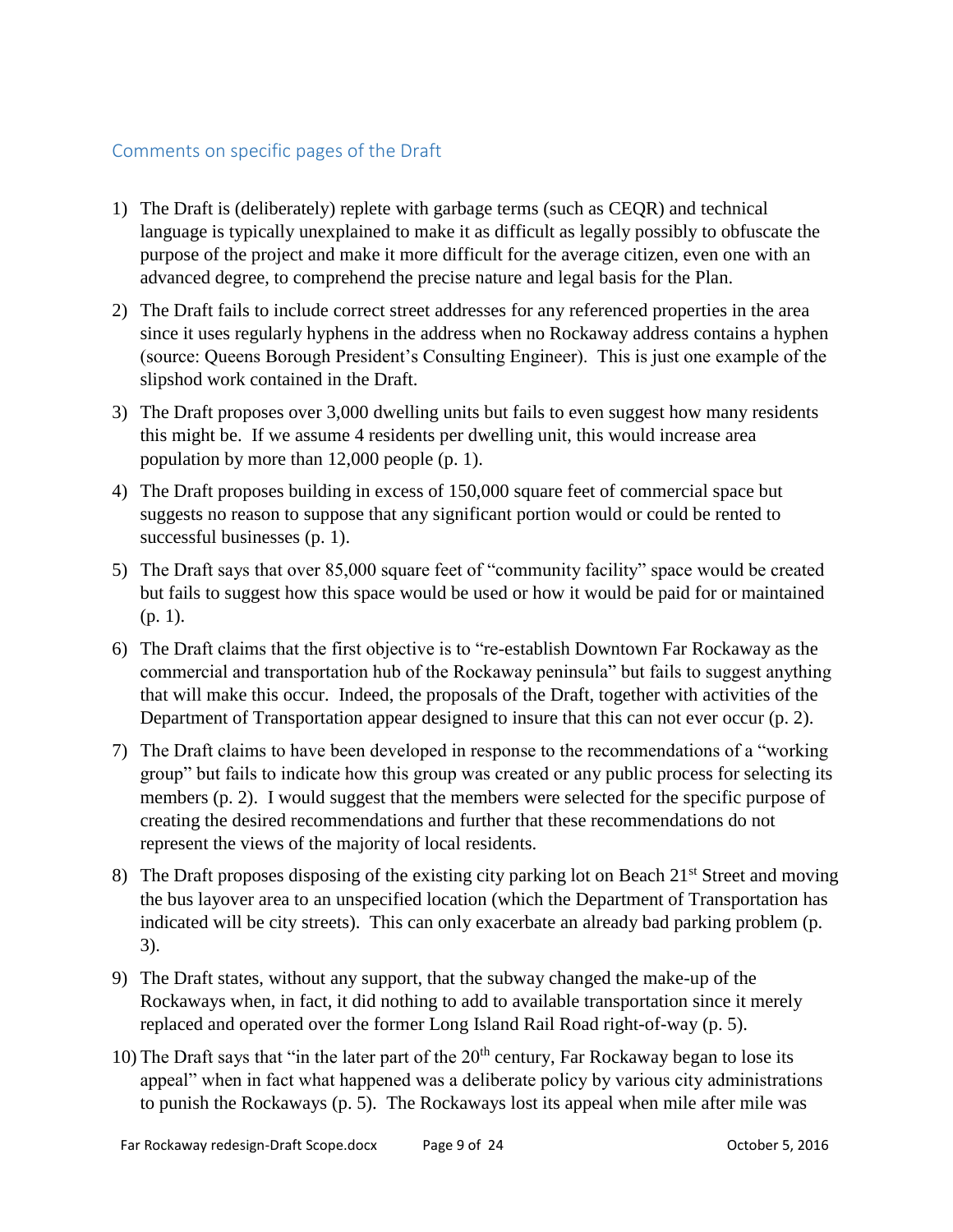decimated by the city's "urban renewal" process which **converted a** thriving area into a no man's land of desolation.

- 11) The definition of the business district omits Cornaga Avenue, a significant part of the area. The omission merely serves to highlight the incompetent and self-serving nature of the report (p. 6).
- 12) The Draft claims that poor pedestrian circulation is a problem but:
	- a) fails to explain why Far Rockaway was able to thrive with the very same circulation prior to city intervention in the Rockaways, or,
	- b) how the pedestrian circulation will be improved by the Plan (p. 6).
- 13) The Draft says that the streetscapes are "uninviting" but again fails to say why or what to do about them (p. 6).
- 14) The Draft claims that Far Rockaway is an opportunity for transit oriented development
	- a) without defining what this is,
	- b) explaining how this Plan will enhance such development,
	- c) suggesting any way of improving transit, or explain how reducing the population of Five Towns residents who come to the area to use the subway will aid such development (p. 6). Fewer Five Towns residents will use the area because available parking will be reduced.
- 15) Proposed zoning would fail to provide adequate parking for the new residents, further exacerbating the parking problem. The assumption that residents in the new housing would be substantially different than the rest of the community is simply absurd, without any basis in fact or available studies (pp. 6-7).
- 16) Existing parking requirements for one and two family houses generally result in a net decrease in available parking in an area because:
	- a) off street parking generally removes on street parking because of the curb space occupied by driveways,
	- b) garages are rarely used for parking because they are inconvenient or converted to unlawful apartments, and,
	- c) driveways are not used for parking because they are too steep (p. 7).
- 17) The discussion under the "Purpose and Need" heading is pure nonsense. Are Fifth Avenue or 57<sup>th</sup> Street in Manhattan unsuccessful shopping districts because of a lack of open space, a lack of pedestrian plazas, or a geometric pedestrian circulation problem? In fact, nonsense fails to do the discussion justice. It is the fanciful language of professional charlatans, with no basis in fact, and no supporting evidence. Nothing in this discussion, or anywhere else in the Draft suggests any reason to even suppose that implementing the Draft will achieve any of the "goals" (p. 9).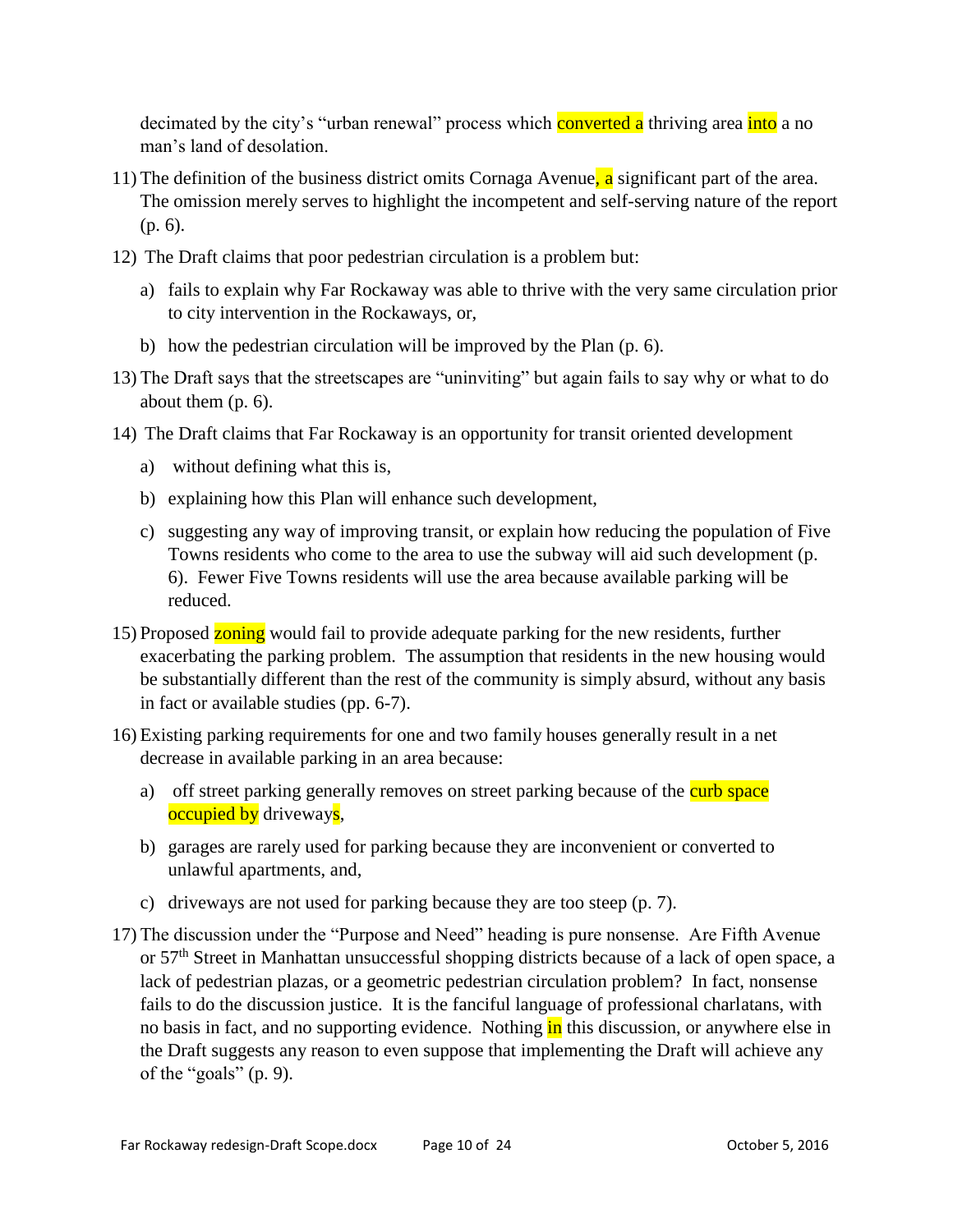- 18) There is no evidence or support for the inclusion of "Goal 2: Reposition the area as a mixed use district . . ." or how it benefits residents of the Rockaways (p. 9).
- 19) There is no evidence or support for the inclusion of "Goal 3: Activate the public realm . . .", what it means or how it benefits residents of the Rockaways (p. 9).
- 20) There is no evidence or support for the inclusion of "Goal 4: Improve the quality of life . . . through access to community services, education, and quality jobs", what this means, what services would be provided or how, what education would be provided, or to whom, or where the jobs would come from (p. 9).
- 21) There is no evidence or support for the inclusion of "Goal 5: Build the capacity of community organizations and support local business", what this means, how it would be accomplished or how it benefits residents of the Rockaways (other than organization managers) if it could be accomplished (p. 9).
- 22) There is no discussion ("redlining") of the effect of the proposed zoning changes (p. 10).
- 23) There seems to be a suggestion that additional nursing homes, domiciliary care facilities, and / or SROs would be created (p. 11). Rockaway already has a more than adequate quantity of such facilities. Additional facilities should be built in Laurelton, Rosedale, and the Upper East Side before more are built in Rockaway/
- 24) The Draft suggests that it is desirable to permit additional construction within the lines of mapped streets. In fact, that is extremely undesirable. Existing streets are not wide enough for existing traffic, much less additional traffic generated by rejuvenation of the Village (p. 16).
- 25) The Draft proposes the replacement of the recently renovated Food Dynasty supermarket, one of two surviving supermarkets in Far Rockaway (there once were five or six supermarkets in Far Rockaway) (p. 17).
- 26) The "Planning Principals" are not implemented in any way by the Draft (p. 17).
	- a) It fails to explain what "meaningful (to whom, other than the planners), lively new gathering and civic spaces" would be created.
	- b) It discusses contextual buildings, but none of the proposed construction is in context.
	- c) It claims to improve the pedestrian network, but, as usual fails to explain how.
	- d) It says that new roadways will be integrated but fails to explain what this means. The most significant roadway improvement, realigning Beach 19 Street / Smith Place / Foam Street is not even considered.
	- e) It contains garbage language claiming to "physically and visually connect pedestrians" to what specific items and how is left to the imagination.
	- f) The Draft claims that taller, out of context buildings will be "concentrated" in the middle of a very small site when, in fact, the site is only two blocks wide and while they will be in the center, they will also be at the edge of the site.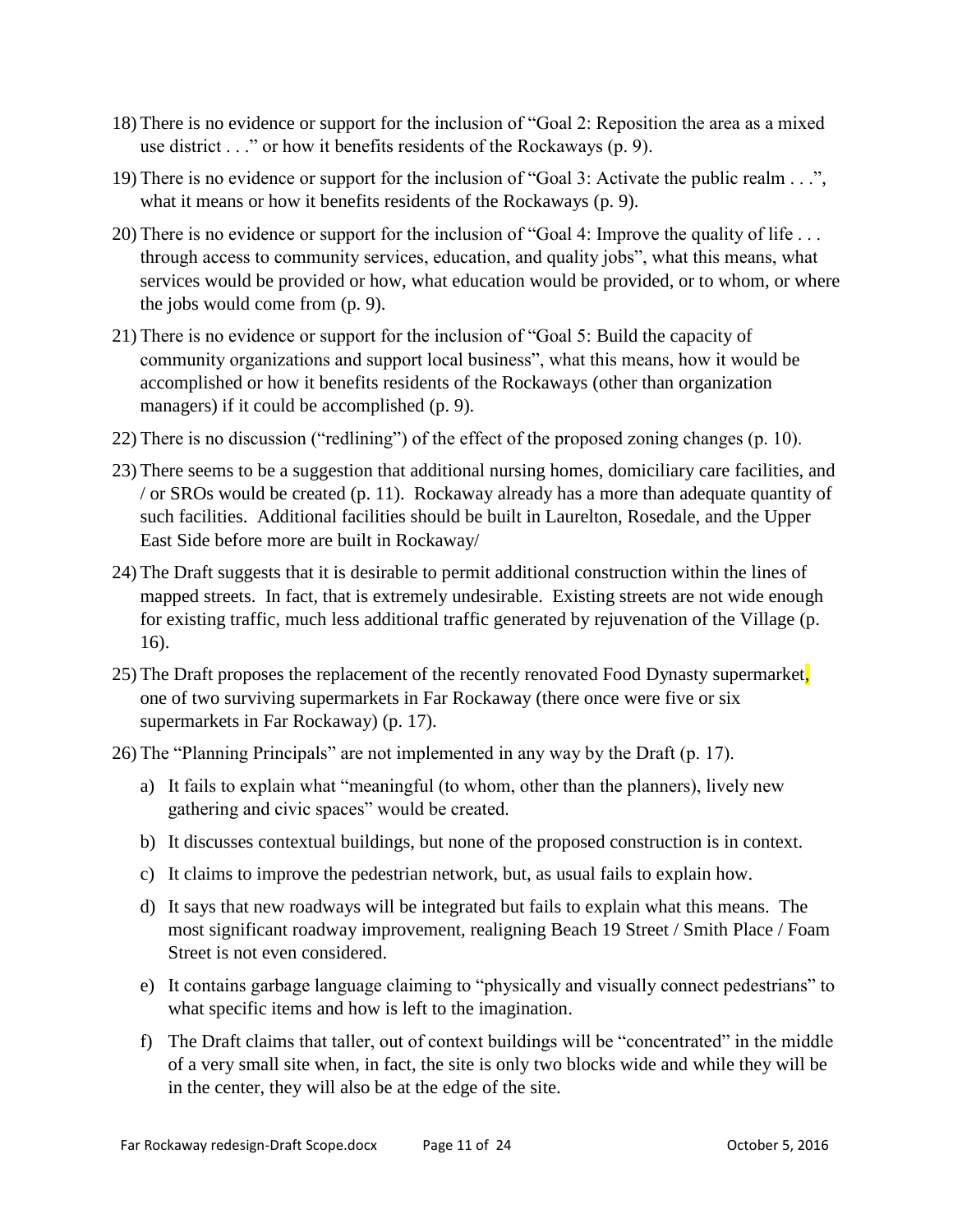- 27) A new north / south street, Fools Ally, would connect Mott Avenue to Nameoke Avenue. To what benefit is not explained. Supposedly it would provide a path between the subway and the Long Island Rail Road which is not now available via Redfern Avenue (p. 18).
- 28) The downtown Far Rockaway area already suffers from a lack of parking so the Draft proposes to further reduce parking by:
	- a) Moving the bus layover area to the streets, and,
	- b) Selling the parking lot (p. 19).
- 29) The Draft proposes to increase air pollution by increasing the amount of time that vehicles cruise for parking spaces. Alternatively, if the reduced parking causes people to simply decide not to shop in the area, it would decrease the opportunity for creating a successful business district. (p. 19).
- 30) There is much discussion of increased development, but no explanation of why anyone would want to rent these stores (p. 20).
- 31) The Draft suggest that City and State financing would be used to create "affordable housing" in violation of federal law since such housing would undoubtedly increase the racial and economic segregation of the Area (p. 22).
- 32) The Draft discusses building affordable housing as opposed to market rate housing but fails to provide an evidence or even discussion of how this would benefit the rejuvenation of the downtown Far Rockaway Area (The Village) (p. 23).
- 33) The Draft presumes that DOT plans will be implemented but much of what DOT proposes is unlawful and may not be accomplished under existing state and federal law. And certainly presumed federal funds will either not be available or will be "clawed back" due to multiple, repeated violations of the United States *Manual of Uniform Traffic Control Devices* by the City (p. 24)
- 34) What is ODMHED (p. 26)?
- 35) .The Rezoning Area and the Study Area are entirely inappropriate for this project. They presuppose that the area under discussion is just like any small group of blocks in New York City. In actual fact, Far Rockaway is more like a suburban village. That is why the downtown area is called The Village, as the Draft well recognizes. It is the heart of the Bayswater, Reeds Lane, and "West Lawrence" residential areas (the **Excluded Area**) which have no shopping of their own. As is typical of a suburban village, it contains the post office, banks, library, fire house, police station, government offices, and shopping. This is unlike other city neighborhoods such as the Upper East Side, Upper West Side, etc. which may have a random bank or post office or police station but do not have the concentration and arrangement of these in a small geographic area forming a village center. The selected area is artificial and can not stand (p. 27).

36) The area is partly selected (unlawfully?) to support desired socioeconomic analysis (p. 28).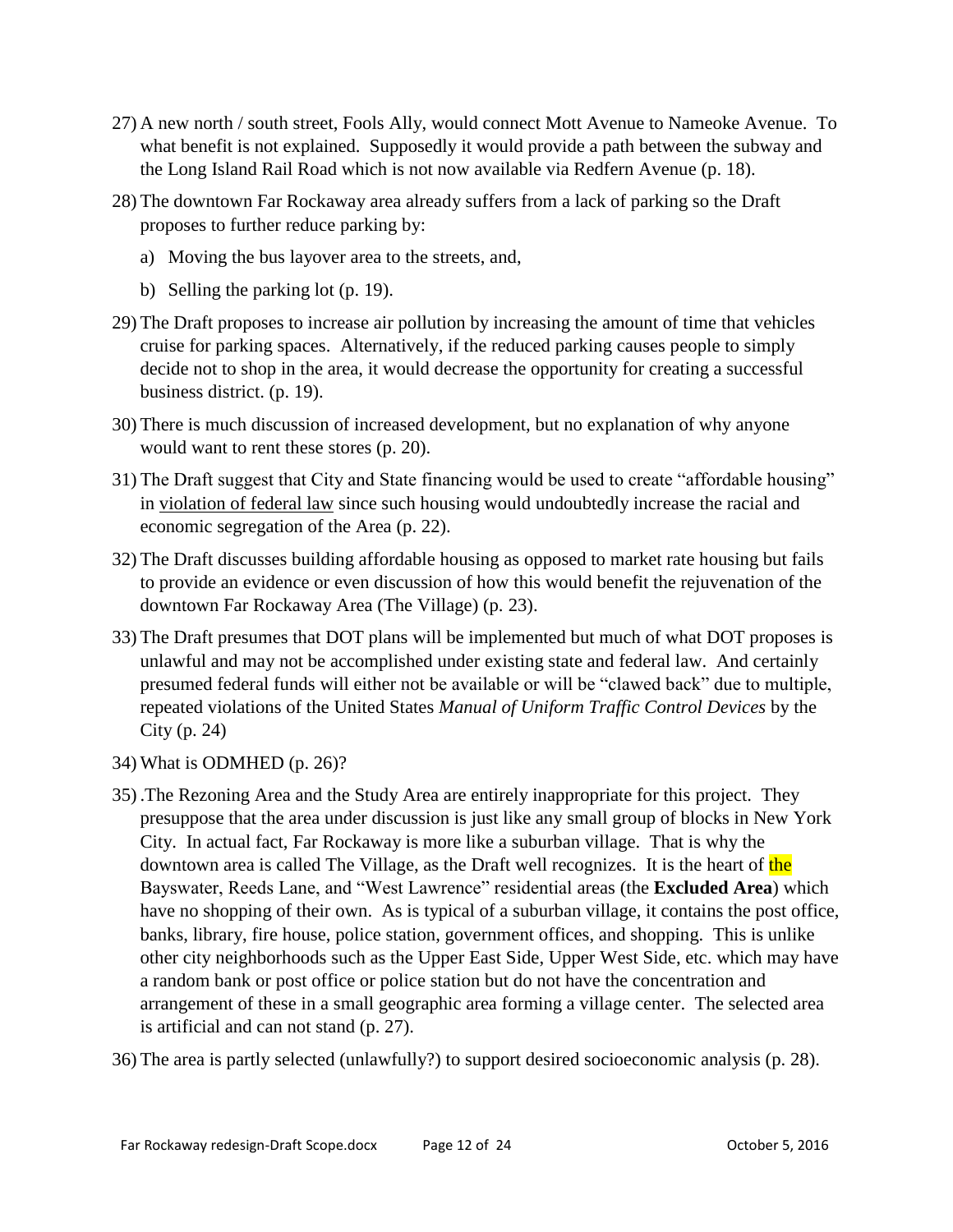- 37) One of the reasons for creating low income housing is to avoid addressing the Step 1 criteria, but this will adversely affect the business prospects of the proposed shopping district (p. 29).
- 38) The Draft is very likely to affect real estate values in the Excluded Area since it will almost completely prevent access to the Downtown Far Rockaway area for them. It is likely to have a significant adverse effect on property values (p. 29)
- 39) The Draft concludes that the addition of 150,000 square feet of stores would not affect the existing retail shopping market but fails to state that this would be a significant fraction of the existing retail space. The conclusion appears to be unwarranted absent supporting data (p. 31).
- 40) Contrary to the conclusions of the Draft (Community Facilities) an increase of upwards of 12,000 lower income residents is quite likely to increase the need for police services. It is noteworthy that none of those involved in the Draft or DOT planning have seen fit to discuss their plans with the local police commander (p. 31).
- 41) The conclusions under Police / Fire Services are unwarranted and untrue. The Draft proposes what certainly is a sizeable new neighborhood. See the above discussion of the need for police services in the previous comment (p. 33).
- 42) Task 10: Hazardous Materials fails to evaluate the effect of the Inwood Materials Terminal at 1 Sheridan Boulevard in Nassau County on the proposed area. This facility generates a significant quantity as airborne silica dust in the area (p. 37).
- 43) Task 13: Energy fails to evaluate the effect of the energy demand on Bayswater from which electricity is distributed via overhead wires (p. 40).
- 44) Task 14: Transportation fails to evaluate (Traffic):
	- a) The availability and usefulness of emergency evacuation routes (p. 40).
	- b) The Doughty Boulevard intersections with Central Avenue, Brunswick Avenue, and Redfern Avenue (p. 41).
	- c) The spillback of traffic into Nassau County on Sheridan Boulevard / Beach Channel Drive (p. 41).
	- d) The unavailability of Beach Channel Drive at the New York City / Nassau County line at high tide (p. 41).
	- e) The failure to make traffic counts on Sunday. Traffic differs considerably on Friday afternoons and on Sundays due to the large Orthodox Jewish population (p. 42).
- 45) There is no analysis of the effect of existing unlawful (*Vehicle and Traffic Law* §1680) traffic control devices and the result of their correction (p. 43).
- 46) The Transit heading fails to evaluate:
	- a) The effect of permanently preventing the reconnection of the Long Island Rail Road tracks at Nameoke Avenue to the subway tracks at Mott Avenue (p. 43).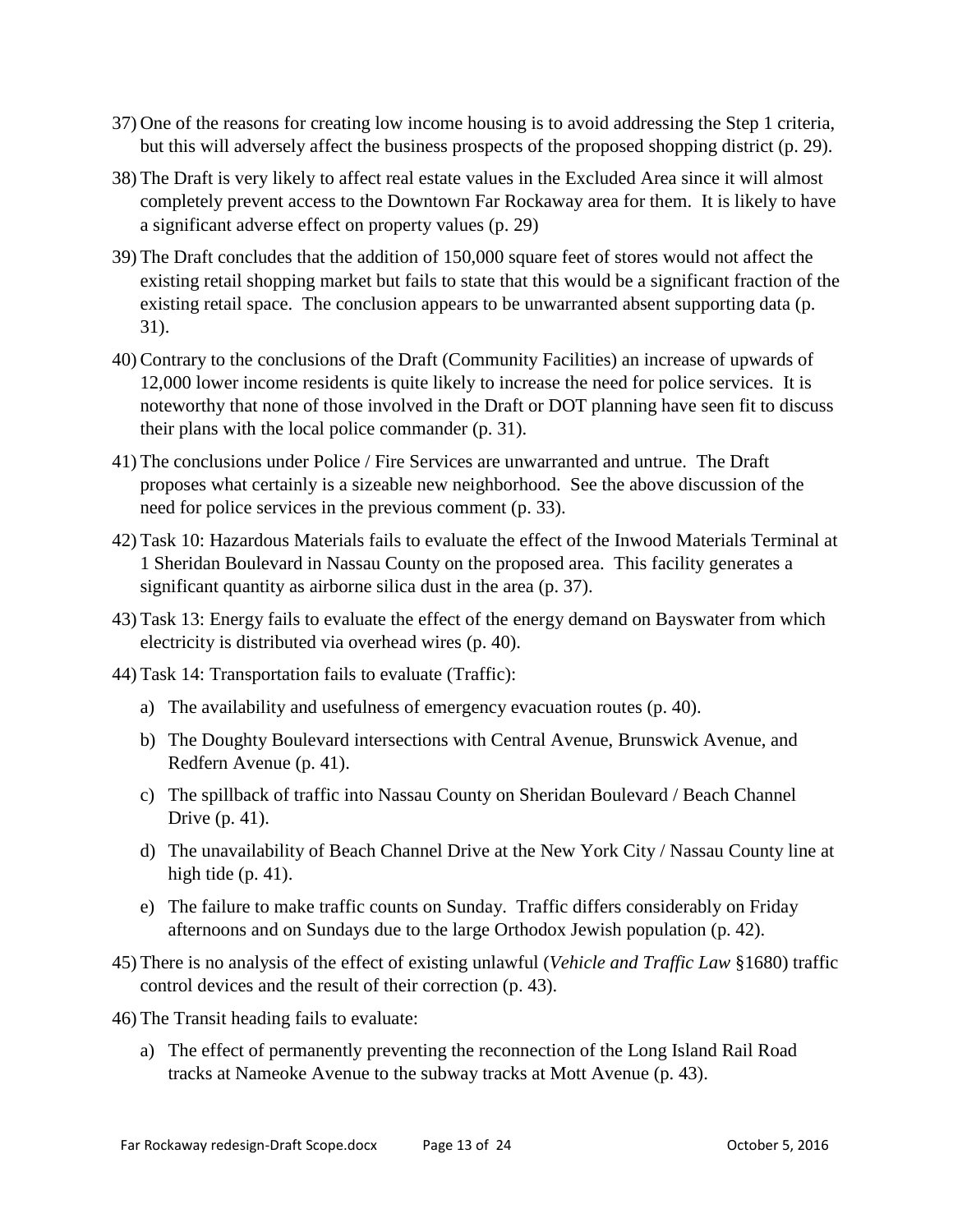- b) The effect of additional demand for subway service on the limited capacity of the Cranberry Street tunnel connecting the "A" and "C" line in Brooklyn to Manhattan (p. 43).
- c) QueensRail™ (p. 43).
- 47) The discussion of parking is clearly absurd and inadequate. Parking in the Village is already inadequate by any measure. Some parking considerations include (p. 45):
	- a) Parking for the merchants and their employees  $(?)$  vehicles).
	- b) Parking for the police officers of the  $101<sup>st</sup>$  precinct (50-80 vehicles).
	- c) Parking for the fire fighters in "The Big House" (engine 328 engine 264, and truck 134) on Central Avenue (25-50 vehicles).
	- d) Parking for the Transit Authority employees who operate the "A" train and buses  $(2)$ ? vehicles).
	- e) Parking for teachers and staff (two public school buildings  $(PS\ 235$  and IS 53), a charter school, and a yeshiva)  $(?)$  vehicles).
	- f) Parking for the staff at the Far Rockaway branch library (?? vehicles).
	- g) Parking for all of the proposed new residents. Car ownership in Far Rockaway typically ranges from one to as many as four vehicles depending on the age of children and their work locations. Travel to Nassau and Suffolk county jobs generally requires a car.
	- h) **Parking for shoppers.** If it is to succeed, it needs parking for people like me who would like to shop in Far Rockaway (?? vehicles).
- 48) Task 45: Air Quality fails to evaluate the effect of DOT's plans to widen sidewalks, narrow streets and make vehicular navigation of the Area more difficult. It further fails to evaluate the effects of inadequate parking (p. 46).
- 49) The Air Quality section fails to evaluate the effect on air quality of DOT traffic "calming" devices such as speed humps with cause additional braking, acceleration, and tire impacts (p. 46).
- 50) Stationary sources, under the proposed methodology, is unlikely to identify the Inwood Materials Terminal at 1 Sheridan Boulevard in Nassau County as a pollution source. This facility generates a significant quantity as airborne silica dust (p. 48).
- 51) Task 17: Noise fails to consider the effect of street noise from children playing in the streets on the desirability of shopping in the new stores (p. 50).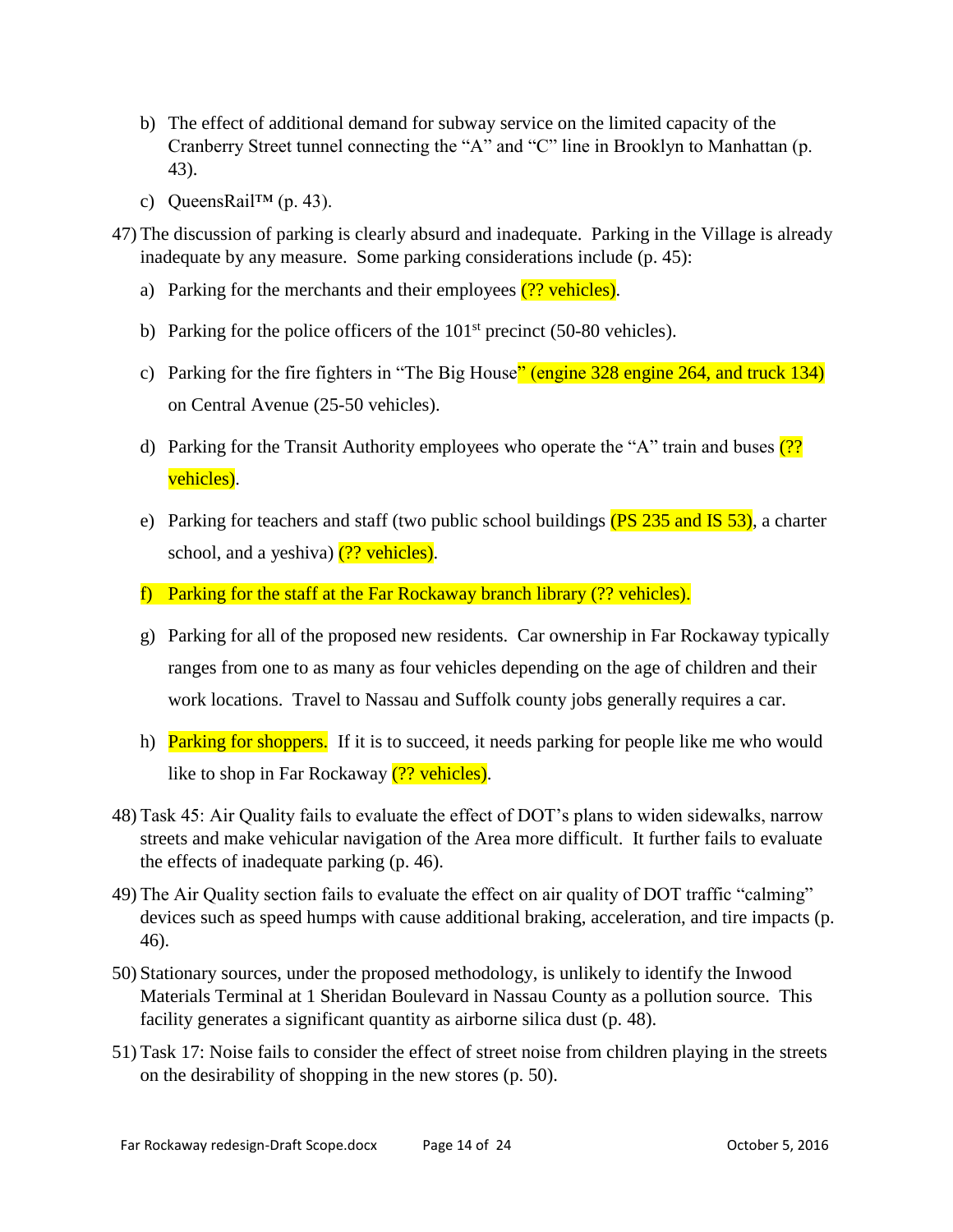- 52) Task 18: Public Health is likely to be adversely impacted if even more of the residents in the Excluded Area increase their trips to the Five Towns (p. 51).
- 53) Task 19: Neighborhood Character will be significantly adversely affected by the Draft proposals, both in the Study Area and the Excluded Area (p. 51)
- 54) The list of blocks and lots is inadequate for the ordinary citizen to reasonably identify the areas under consideration (Appendix 1).
- 55) The type size used in the charts is too small for the average person to read without a magnifying glass. Further, typography and graphics do nothing to aid the legibility of the charts (if they are intended to be legible) (Appendix 1).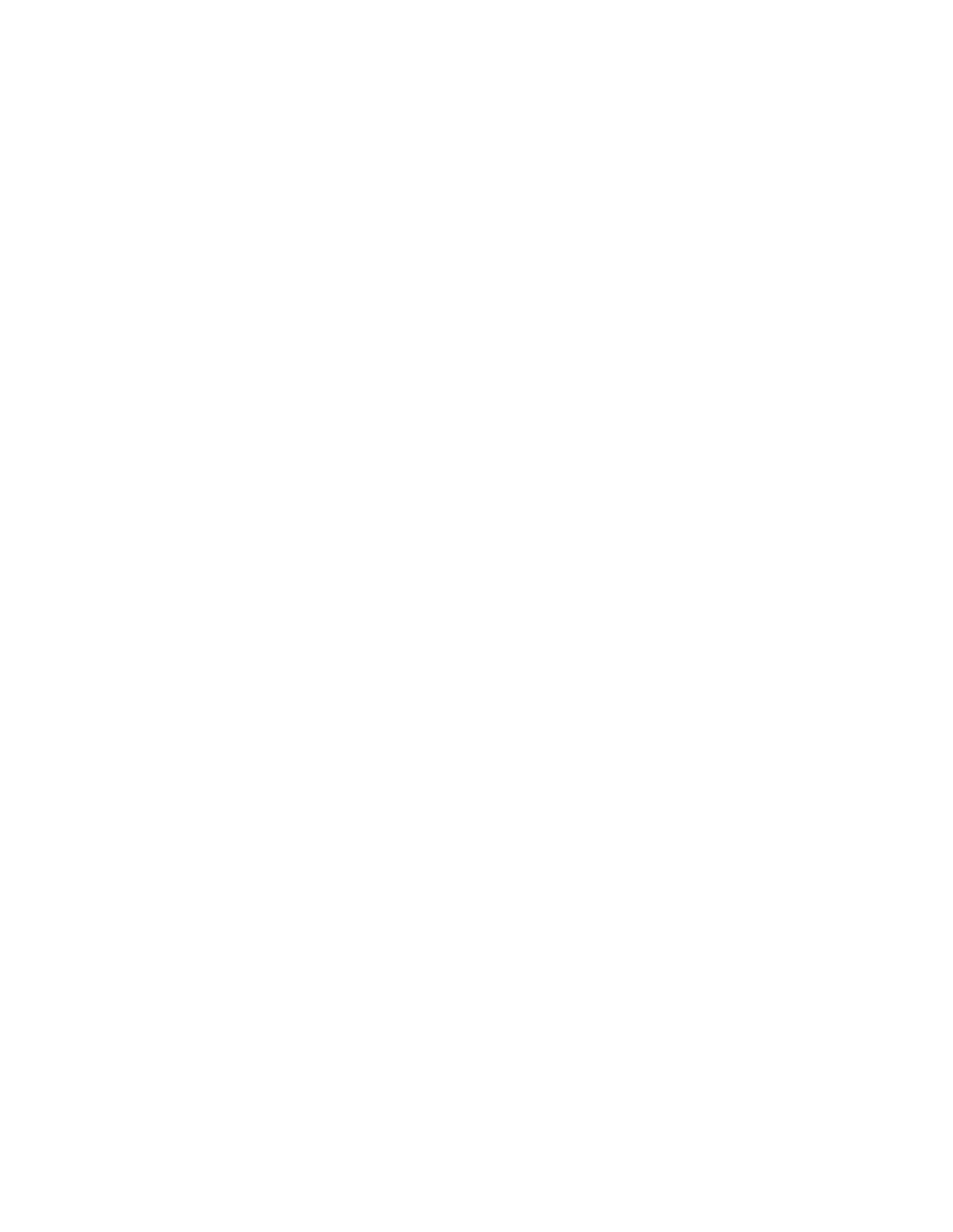#### <span id="page-16-0"></span>Summary

- 1) The Draft provides no encouragement for local residents to shop in the Area (The Village / Downtown Far Rockaway) as opposed to the Five Towns (Nassau County) which provide:
	- a) Free or inexpensive parking.
	- b) Easy vehicular access.
	- c) A wide variety of store types and stores within each type.
- 2) It makes existing traffic problems worse for motorists.
- 3) It does nothing to enhance pedestrian safety that cannot be done by correcting inappropriate or unlawful existing traffic control devices.
- 4) It fails to address mass transit problems:
	- a) It has no effective resolution to the operation of MTA or Nassau busses on the street.
	- b) It ignores inappropriate subway ("A" train) routing and schedules.
	- c) It fails to discuss implementation of QueensRail™.
	- d) It fails to consider reconnecting the "A" train tracks to the LIRR. It would actually forever prevent their reconnection.
- 5) It ignores the problem of jitneys parked on the streets and their adverse effect on traffic.
- 6) It doesn't explain how the Area was able to accommodate extremely large crowds on the very same streets that are now considered inadequate when tens of thousands of additional residents would move to the Rockaways during the summer and an additional million people would come out to Rockaway on a weekend.
- 7) It presumes that a 15-25% (depending on residents per dwelling unit) increase in population will address the overall preference of shoppers with disposable income to shop in the Five Towns.
- 8) It presumes that the addition of plazas and open spaces will somehow make Far Rockaway a more desirable shopping venue than the Five Towns. In fact, they may make the venue less attractive to shoppers if they become youth hangouts. And it fails to reclaim a public park between the fire house and library that was stolen by the firefighters.
- 9) It would impose buildings of between 12 and 15 stories on an area where a 6 story building is now considered very high.
- 10) It fails to address the existing problem of unlawful parking by government employees, particularly NYPD, FDNY, MTA, schools, post office, and Queens Public Library.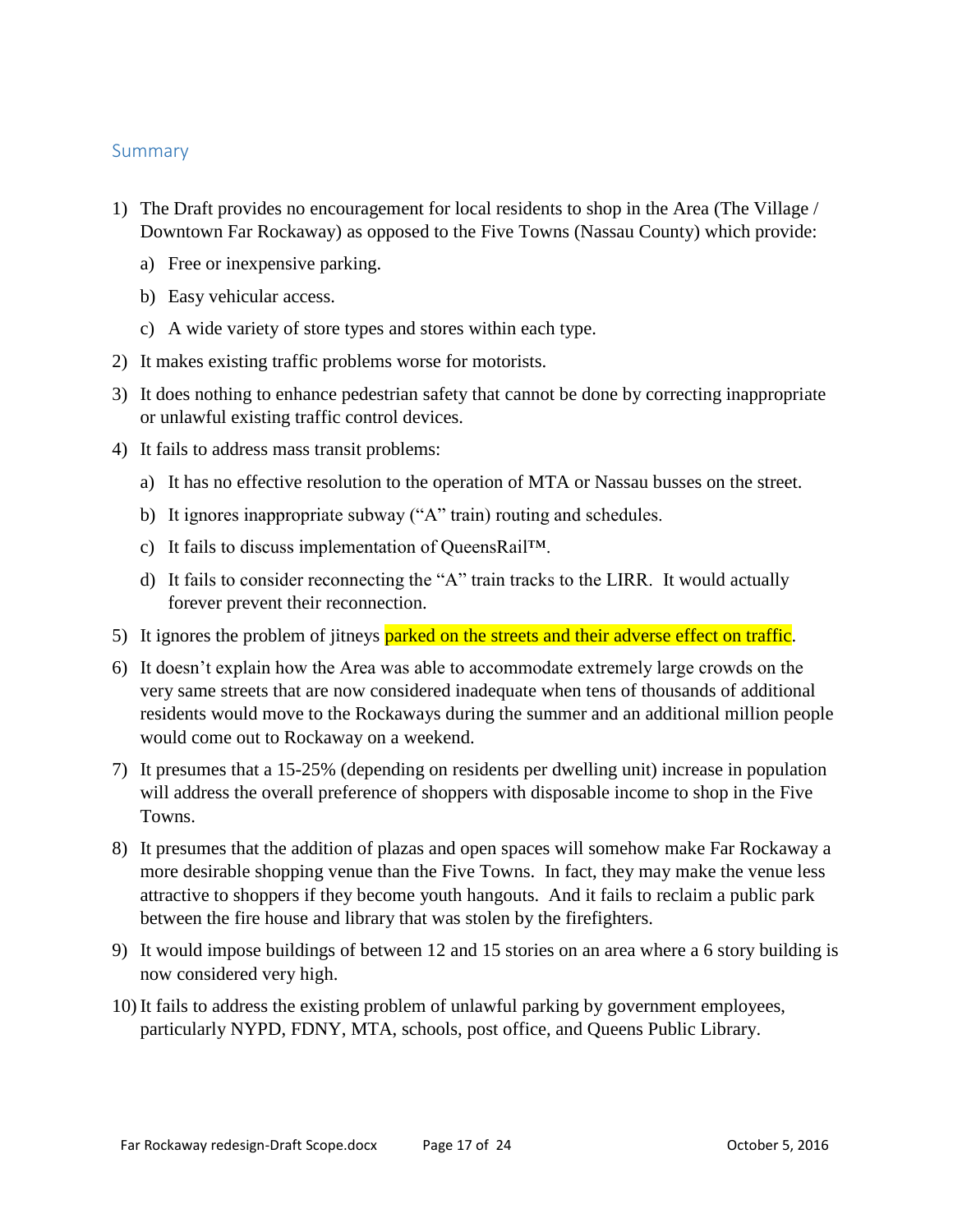- 11) By only considering the environmental impacts of areas within 400 feet of the Area, it ignores the effect on the overall Far Rockaway area, including the Excluded Area, including maintaining and exacerbating existing shopping patterns in the Five Towns.
- 12) It provides no evidence to support its conclusions.
- 13) None of the questions raised in a May, 2016 letter has been addressed.
- 14) Adoption of the Draft would worsen existing problems in the Downtown Far Rockaway area. It would do nothing to rejuvenate the area nor would it further any of its own stated Goals. It would forever prevent improved rail service and condemn Far Rockaway to a century of failure.
- 15) Further, it would unlawfully significantly increase segregation by race and income in the subject area.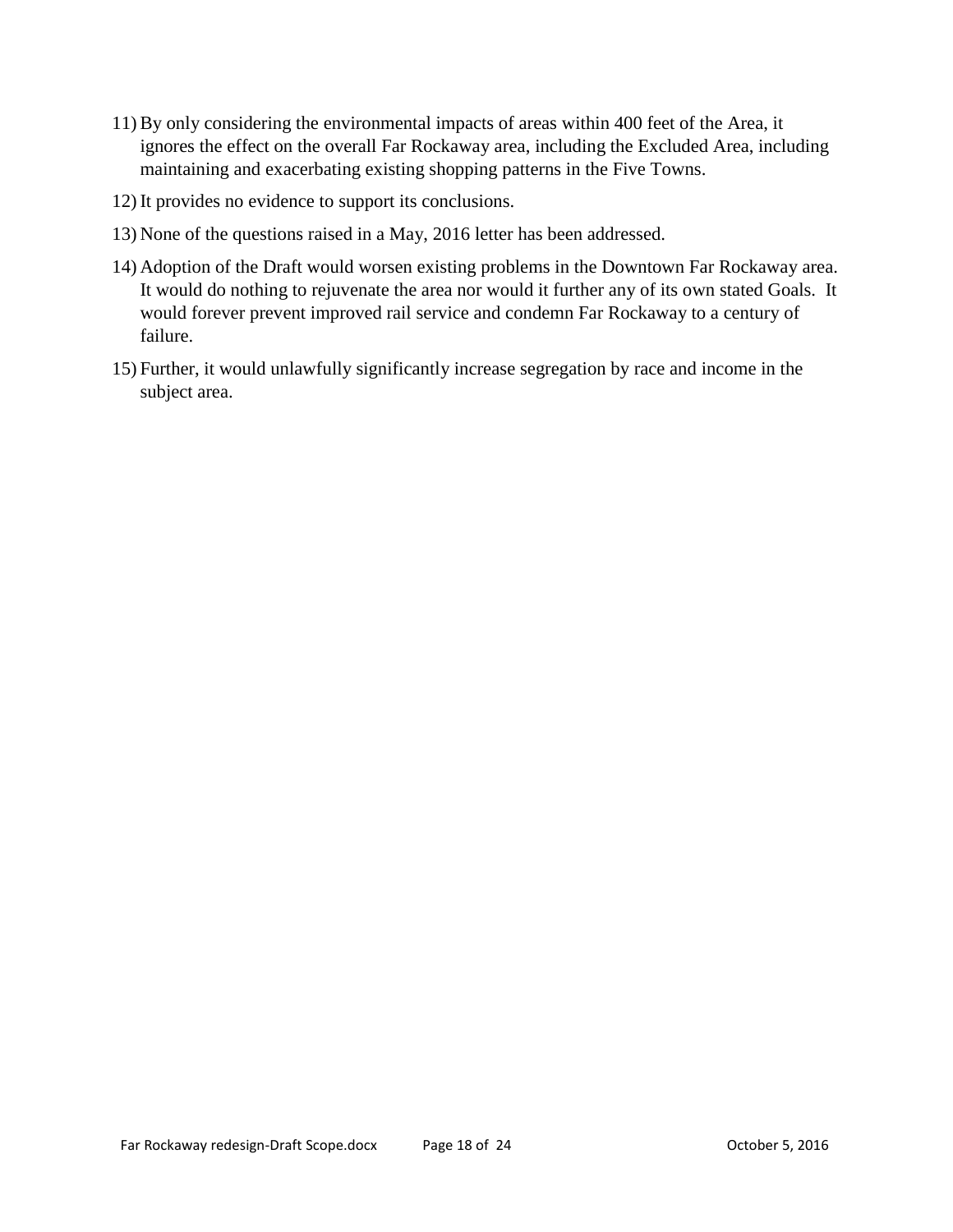# <span id="page-18-0"></span>Appendix 1 – Questions Submitted to the Department of Transportation in May, 2016 (and not answered as of September 30, 2016 – but see Notes below and at the start of the document)

Questions and issues involving the Far Rockaway redesign plan.

#### **Note:**

Original text (questions) are in black.

DOT responses are in red.

My comments on the DOT responses are in blue.

**My comments are not yet complete because I have not been able to contact all of the emergency service providers yet. Neither the local NYPD precinct, nor EMS was contacted.**

- 1) Pedestrian Safety is an important consideration.
	- a) Is this more important than traffic flow? We strive for a balanced approach when it comes to traffic congestion and pedestrian safety concerns.
	- b) How many pedestrian deaths were there in the study area in each of the past ten years? From 2009-2016, there was one pedestrian fatality in the immediate area. Note, per DOT's Queens Borough Pedestrian Safety Action Plan, which was released as part of Vision Zero, Mott Avenue and Beach Channel Drive is a Vision Zero priority intersection. Please see attached for injury data, per the Vision Zero View database. If the intersection is so important, (1) why wasn't the right turn lane from Beach Channel Drive southbound to Mott Avenue promised by Maura McCarthy implemented? (2) Why are there unlawful traffic control devices (lane markings on the pavement without signs) installed? (3) Why was a bus stop installed on Mott Avenue, adjacent to McDonald's, on a one lane road where traffic back up into the intersection unless vehicles go into the opposing traffic lane to pass stopped buses?
	- c) How many pedestrian injuries were there in the study area in each of the past ten years? See attached.
	- d) Of the injuries, how many were serious? See attached. Were the incidents spread all over the study area, or only at a few or only one location? See attached for geographic locations.
	- e) Were MUTCD traffic control devices in effect at the location (e.g., traffic control devices at the Mott Avenue / Beach Channel Drive intersection are not NYS MUTCD compliant – the state MUTCD Supplement prohibits lane markings absent signs). DOT uses a detailed process called an intersection control study to determine if traffic signals or multi-way stop signs are appropriate for a location. DOT collects data and compares it to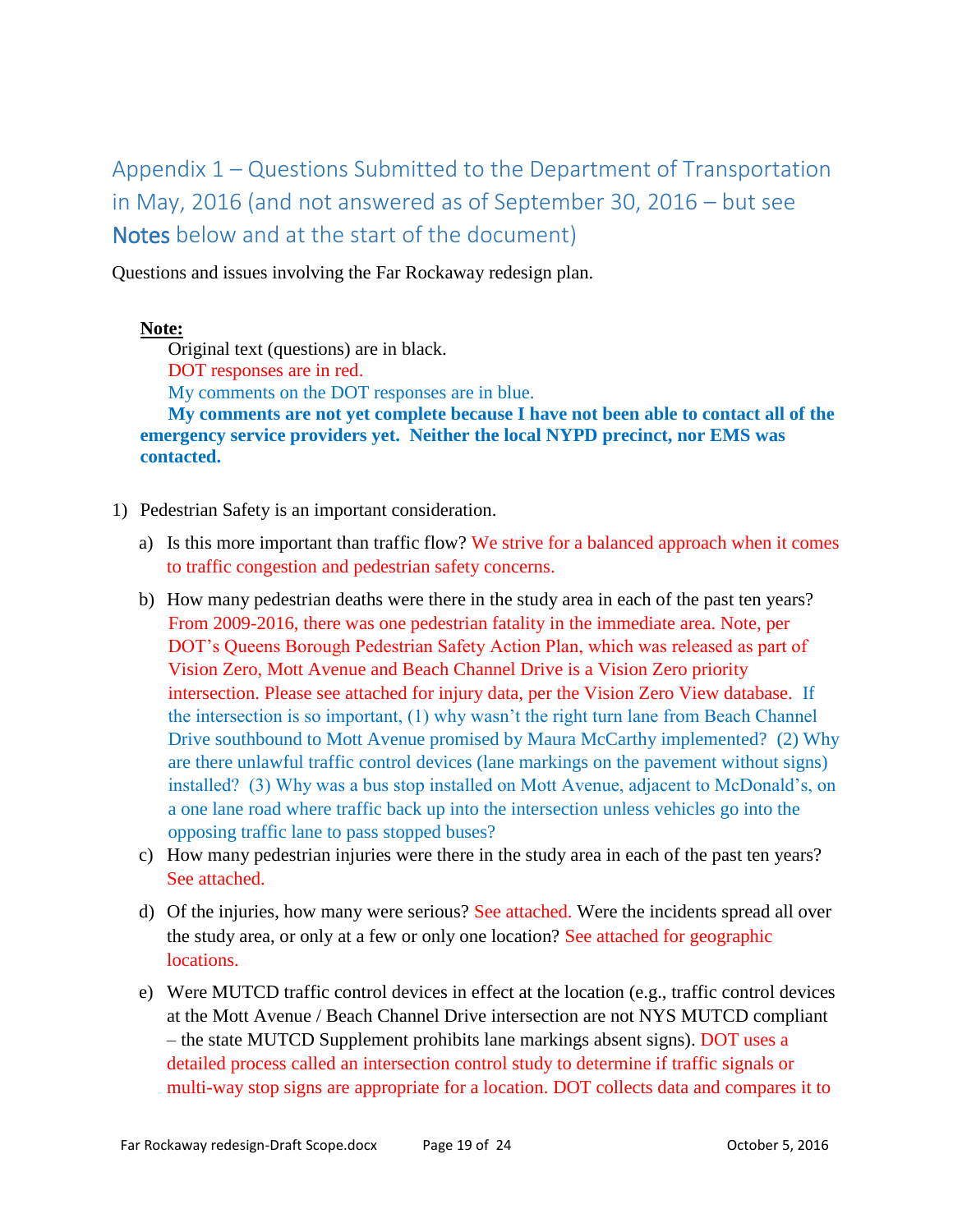nationally recognized standards to determine if it is appropriate to install a traffic signal or a multi-way stop. If the data does not meet the criteria, DOT will not install a traffic signal or multi-way stop sign. In these instances, DOT frequently finds other ways to improve traffic conditions. This is not responsive. DOT's analysis methodology is not relevant to the results. Why are so many of the traffic control devices unlawful (i.e., not MUTCD + NYS Supplement compliant)? See [www.solutionsny.nyc/,](http://www.solutionsny.nyc/) particularly [http://solutionsny.nyc/signs.html.](http://solutionsny.nyc/signs.html)

- 2) What plans are under consideration to link the subway and LIRR tracks, as they were linked in the past? NYC DOT is not aware of plans. We advise contacting MTA.
- 3) How is it possible to widen the sidewalk and simultaneously maintain or increase the number of traffic lanes? Due to changes in state and federal regulations we are able to reduce the width of travel lanes to accommodate expanded sidewalk dimension without the need for additional right-of-way. The proposed travel lanes are consistent with local residential and commercial streets. So when the existing streets were constructed (1898 – 1950) regulations required wider streets than today? How wide are existing traffic lanes vs. what is being proposed?
- 4) Will all traffic control devices be MUTCD (federal and state) compliant (unlike the current situation)? It is NYC DOT practice to follow MUTCD guidelines in its work. The NYS *Vehicle and Traffic Law*, section 1680, requires all traffic control devices installed in the state to comply with the US *MUTCD* + the NYS *Supplement*. Installing non-compliant devices is a traffic infraction. These are not "guidelines."
- 5) Will there be NYC Administrative Code compliant pedestrian ramps at all intersections? Yes, all ramps will be construction in accordance with the current regulations under the Americans with Disabilities Act. Again, this is not responsive. The Administrative Code requirements are in addition to the ADA. Will Administrative Code compliant ramps be installed (unlike on other DDC projects)?
	- a) Indicate those crosswalks where there will not be a separate pedestrian ramp to each crosswalk. No crosswalk will be installed without a pedestrian ramp.
- 6) What is the advantage of moving busses from a parking lot onto the street? This is based on community request due to the current conditions of the MTA bus turnaround. People feel more comfortable on the sidewalk along Beach  $21<sup>st</sup>$  Street. Can you identify the "community request"? Even if the bus stop is on the street, why can't the layover area be off street?
	- a) If this is a good idea, when will it be implemented in other areas, such as Parsons Boulevard in Jamaica? DOT is open to having similar conversations with other local communities as we did with the Far Rockaway community. Can you really find a PE who will say that it is a good idea?
	- b) Won't this reduce the number of parking spaces? New on-street parking on the west side of Beach 21<sup>st</sup> Street will be installed to mitigate loss to parking along the east side of Beach  $21<sup>st</sup>$  Street. The bus facility will also be signed to allow for parking during offpeak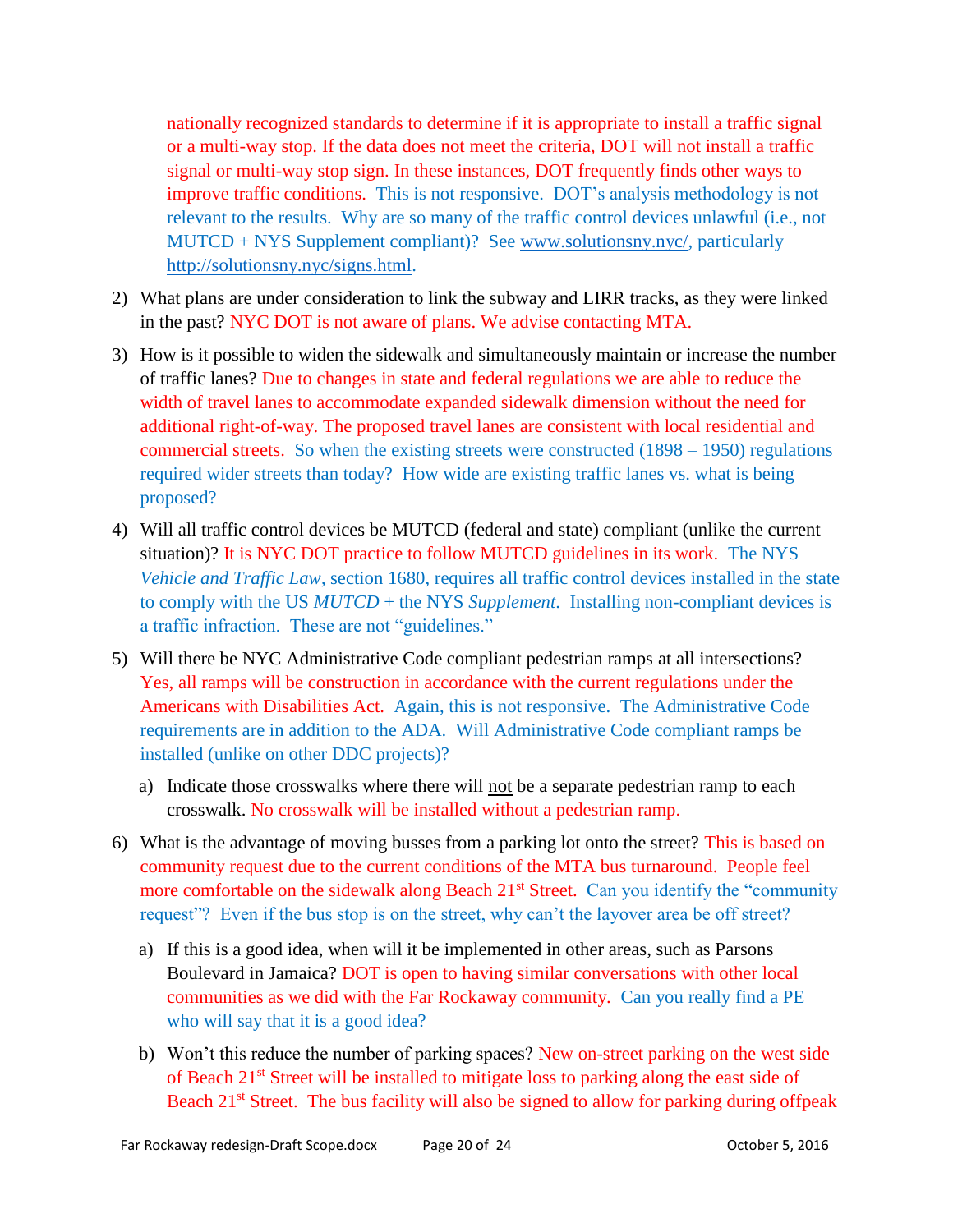hours. If parking is ok on the west side of Beach 21 Street when DOT wants to recover from a bus stop move, why shouldn't it be permitted today?

- 7) Public Safety issues.
	- a) Have the commander and executive officer of the  $101<sup>st</sup>$  police precinct been consulted about the plans? See below. Discussions with both indicate that they have not been consulted.
	- b) What is their opinion? DOT's Queens Borough Commissioner's Office has been in regular contact with the 101<sup>st</sup> Precinct about crash-prone locations in their command. As you know, DOT and NYPD work closely on achieving our shared goals of street safety for all street users under Vision Zero. No, I don't know that at all. Who has DOT consulted at the 101 precinct?
	- c) Has the FDNY EMS chief for the  $47<sup>th</sup>$  battalion been consulted? DOT's practice is to review projects with FDNY; we will follow-up with additional meetings as we move ahead with final design. Again, who has DOT consulted at FDNY?
	- d) What is his opinion? Again, DOT and its agency partners, including NYPD and FDNY work closely to achieve our shared goals for enhancing safety for roadway users. Again, who has DOT consulted at FDNY?
	- e) Have the captains of the FDNY companies located on Central Avenue been consulted? All street geometry changes are reviewed by FDNY. The local companies have the opportunity to weigh in on concerns. We will ensure that Engine 328 and Ladder 134 are briefed on this project. Again, who? What about Engine 264?
	- f) What is their opinion? To date, we have not heard of any concerns. Who have you made aware of your plans?

#### 8) Lighting.

- a) The presentation said that the latest LED lighting would be installed.
- b) What will the lighting level directly under the luminaries vs. midway between them: i) On the near sidewalk?
	- ii) In each lane of the roadway? iii) On the far sidewalk? iv) How do the above

values compare to the existing high pressure sodium lighting?

v) At other LED lighting installations, there are wide differences in lighting levels directly under the luminaires vs. midway between them. Will this be the case with the new lighting?

New York City is a densely-populated urban city and therefore, lighting standards are designed to provide adequate lighting for both motorists and pedestrians. Current lighting design is based on the standards recommended by the Illuminating Engineering Society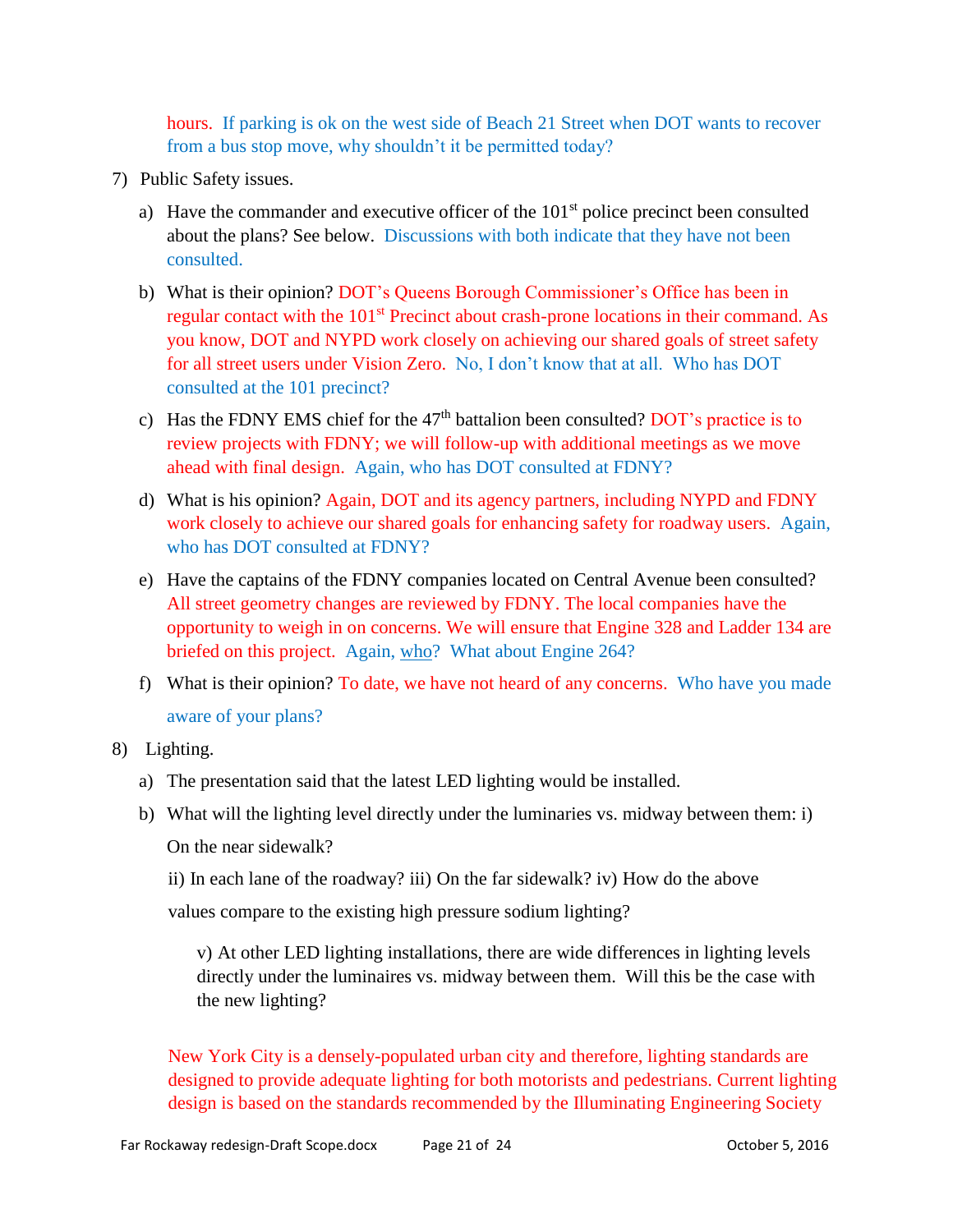of North America (IESNA), which has provided lighting standards since 1906. These standards are widely utilized by major cities worldwide.

In 2009, the New York City Department of Transportation (DOT) partnered with the United States Department of Energy (USDOE) and the Climate Group as part of a global study to evaluate the benefits of LEDs in a city environment. Separate studies were conducted to collect data on the performance of LEDs installed under pilot programs on both the FDR Drive and Central Park. These tests measured factors such as illumination, color, energy consumption and other factors.

Based on the results of these pilots (and other tests completed by USDOE), our technical staff developed LED specifications that conform to the standards of the IESNA, the USDOE, and the Municipal Solid-State Street Lighting Consortium. These specifications, which have been widely accepted by major cities and utilities, provide increased visibility and safety, and result in reduced energy and cost, reduced maintenance, and environmental improvements. The LED lights have a life expectancy of 20 years. The specified color temperature, 4000K, is a natural white (neutral) color that is more efficient than warmer colors and is installed by many major cities around the world. DOT's goal is to upgrade street lighting borough wide with LEDs in the next year. Could you please address the specific questions that were asked? It is well documented that the human eye does not adapt quickly to sudden changes in illumination levels such as those that typically result from DOT's LED lighting installations.

- 9) How much of the funding is from federal sources? We have a total of 1.9M FHWA funding.
	- b) How much of the funding requires certification of compliance with the federal MUTCD? The entire project will be compliant. Unlike existing Far Rockaway traffic control devices?
	- c) Who will certify compliance? NYSDOT.
	- d) Is this person a NYS licensed Professional Engineer who is qualified to so certify? Yes.
	- e) Is this person aware of 18 U.S. Code 1001? Yes Who is this person?
	- f) What will happen if the federal funding does not materialize or is withdrawn? It is an earmark specific for this project. Federal funding is always (pursuant to law) contingent on MUTCD compliance. Earmark or not, failure to comply must result in loss of funding or "clawback."
- 10) What studies are available of air quality both prior to DOT's modification of the Henry Barnes era traffic controls, current traffic controls, and traffic controls that are expected under the proposal? Under the National Environmental Policy Act, we are required to complete Air Quality analysis. This document is under review at NYSDOT.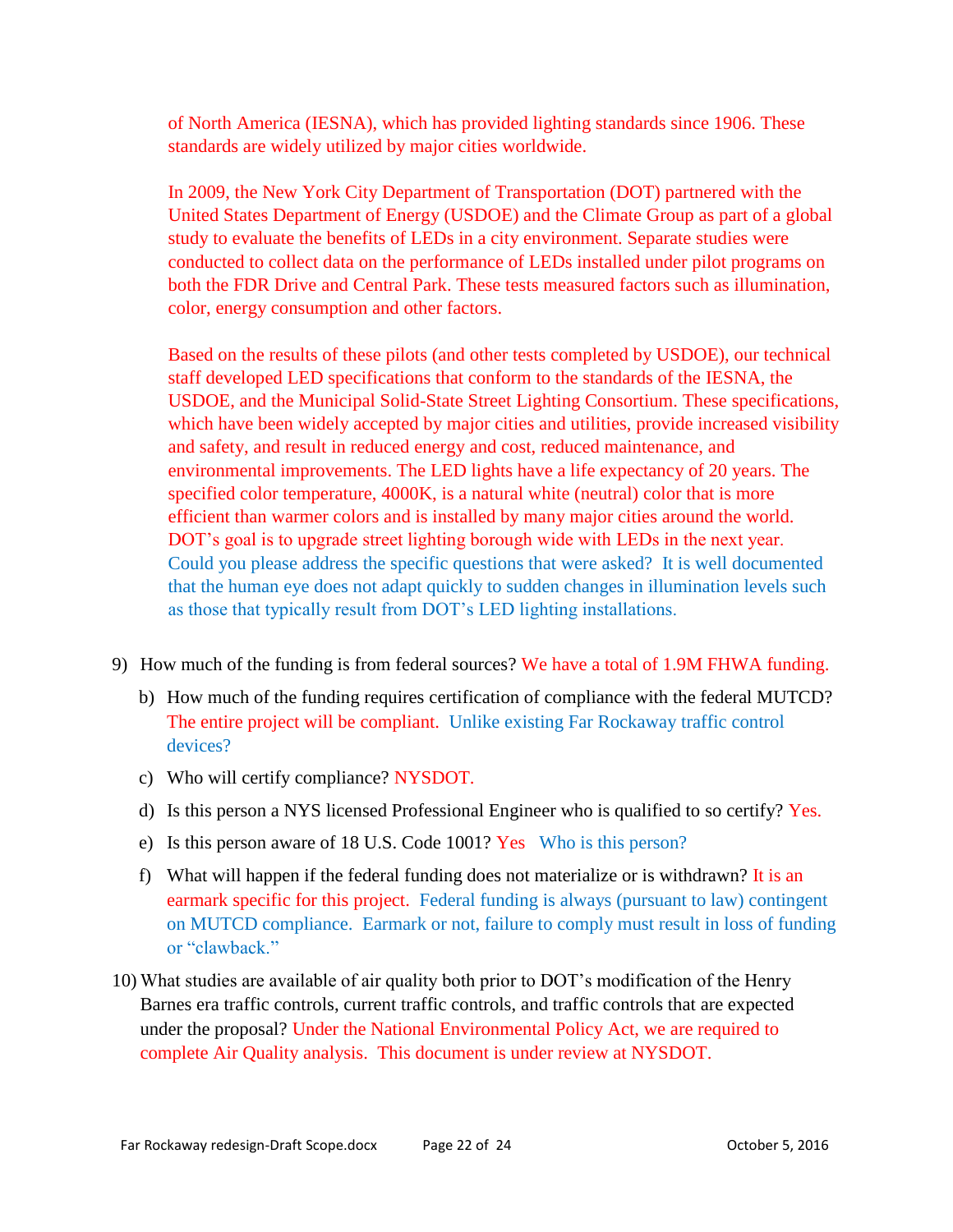b) What plans are there to remediate the situation if air quality becomes worse? Under NEPA if air quality thresholds are exceeded, we would be required to provide mitigations. We do not anticipated that this project will cause a change to current air quality of the area. Again, what if air pollution becomes worse, even though NEPA thresholds are not exceeded?

11) Trees.

- b) What kinds of "trees" or bushes will be planted? This will be refined in final design. We have licensed landscape architects in NYS preparing plans for the project. As the design progresses we will be back in the community to share details on planting.
- c) Will there be a variety of species? Yes.
- d) Will there be a variety of heights (e.g., oaks, maples, fruit trees)? Yes.

12) Parking.

- b) How many parking spaces are there currently on the street? 209 within the project area.
- c) How many parking spaces will there be under the proposed plan? 216 full time, + an additional 21 spaces that will be available during off-peak hours throughout the district.
- d) How many spaces will there be in public lots? There will be a reduction of 12 spaces under the project in the DOT municipal lot.
- e) How many spaces will be available in private lots? Unclear. NYC DOT does not have jurisdiction on private property.
- f) In view of the project costs, has the use of eminent domain been considered to make private lots available to the public? No.
- g) Will the public lots be maintained (cleaned regularly, paving repaired, etc.)? That is a separate operational effort not related to the capital project.
- h) Will the public parking under the subway tracks be reclaimed from the Transit Authority? Not under this effort.
- i) What will be done to insure that commuter vans do not usurp parking or roadway spaces? Commuter vans will have designated locations on Beach 22nd and Redfern Ave for pickup/drop-off and layover. And if they choose to continue their use of Mott Avenue, what will you do?
- j) What will be done to insure that municipal employees (NYPD, FDNY) comply with parking regulations? We are coordinating with NYC agencies on the changes.
- k) Will parking meters be operated at cost? Yes.
- l) What is the cost of operating parking meters?

i) Parking rates for vary across the five boroughs. Parking rates are posted on each parking meter, and the legal parking duration is posted in the top left hand corner of the green meter signs. Legal parking durations vary from 1 hour to 12 hours. Parking